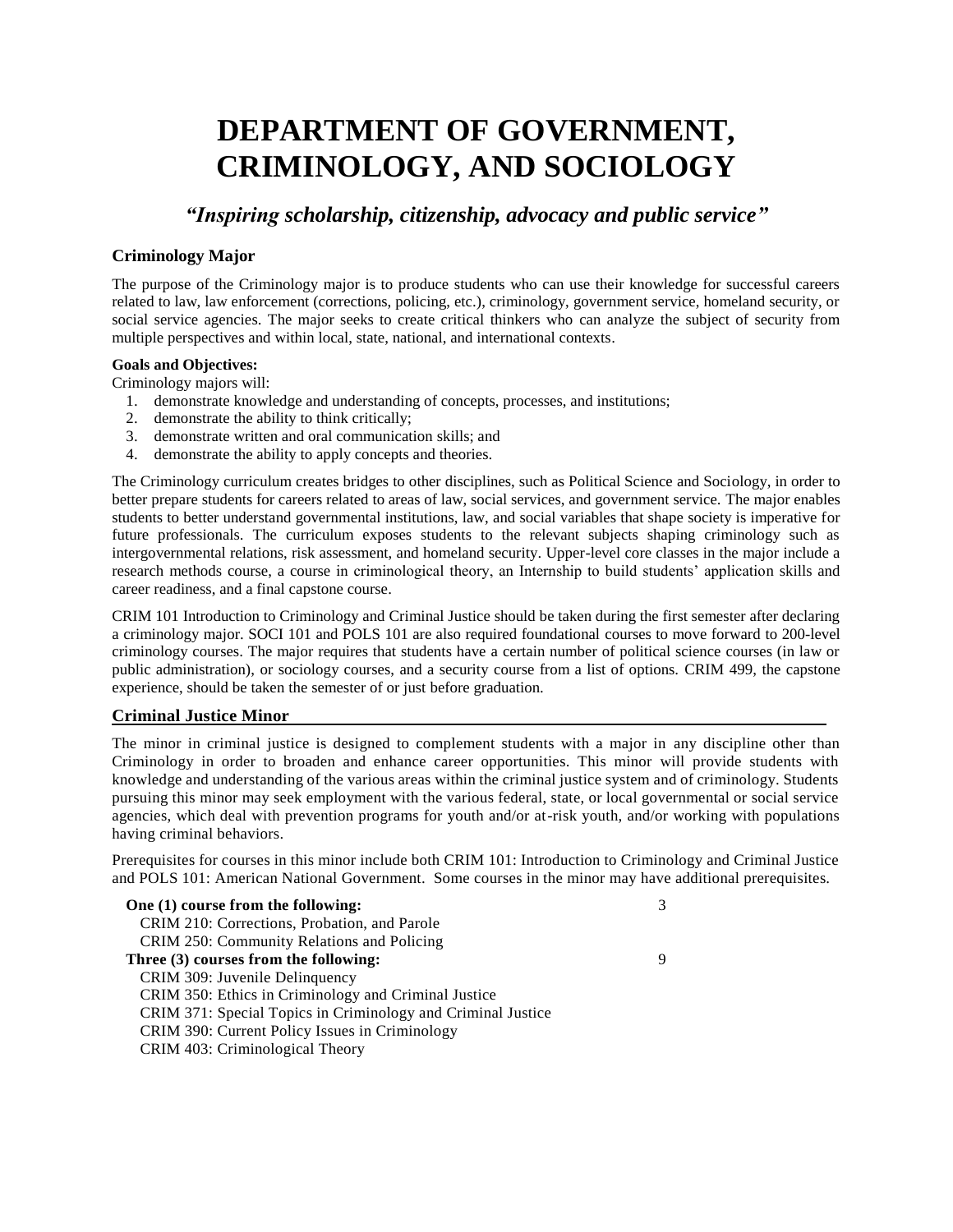**One (1) course from the following:** 3 POLS 217: Introduction to Public Administration POLS 318: Public Budgeting POLS 311: Constitutional Law POLS 312: Civil Rights and Civil Liberties POLS 313: Judicial Process POLS 386: State and Local Government POLS 391: Homeland Security TOTAL 15

In order to complete the minor, students must have a 2.0 GPA in courses within the minor.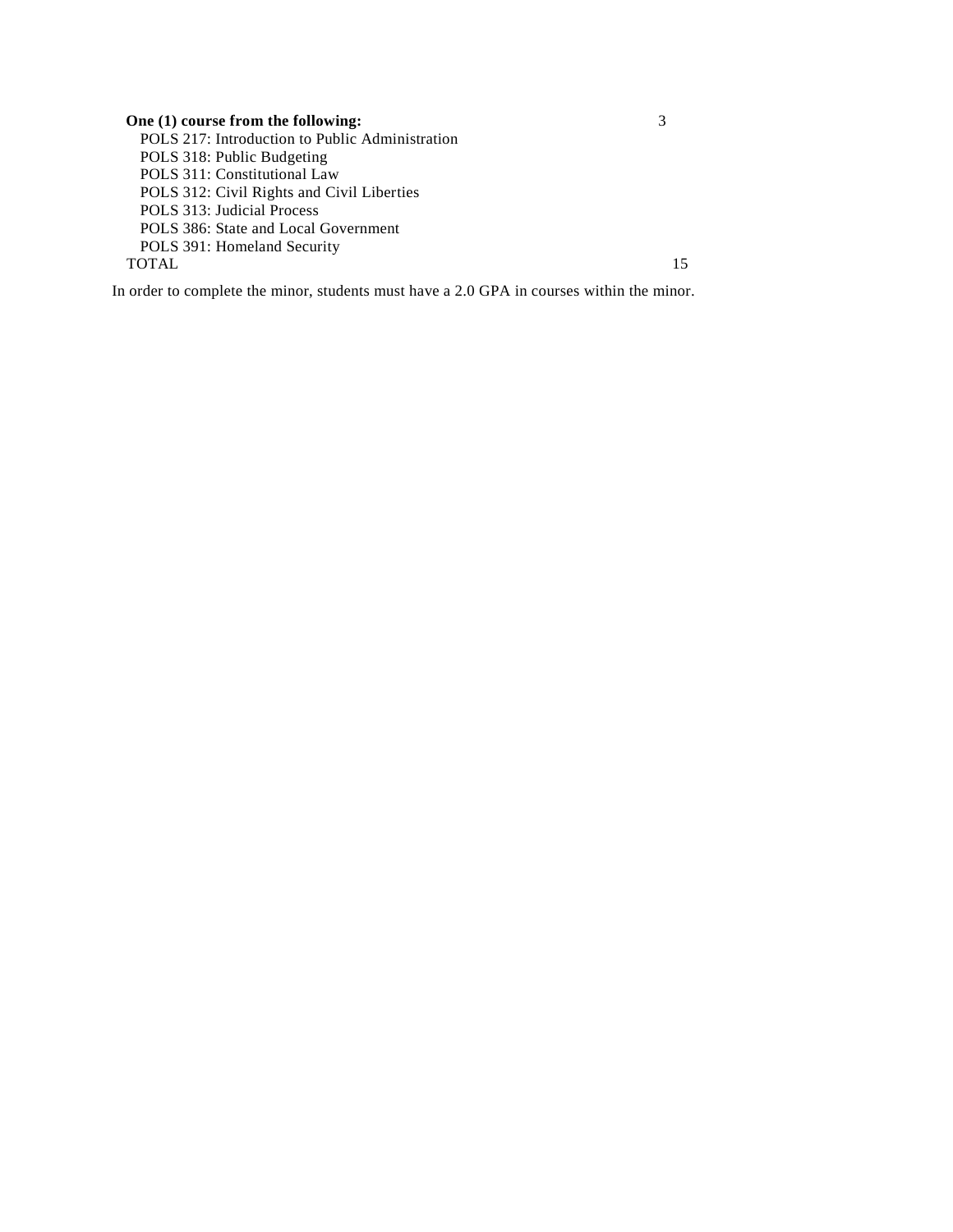### **DEGREE**: **BACHELOR OF SCIENCE MAJOR: CRIMINOLOGY**

|    |                                                                                                                                                                                                                                                                                                                           | Credit Hours |
|----|---------------------------------------------------------------------------------------------------------------------------------------------------------------------------------------------------------------------------------------------------------------------------------------------------------------------------|--------------|
|    | UNIVERSITY REQUIREMENT                                                                                                                                                                                                                                                                                                    |              |
|    | FALS 101: Fine Arts and Lecture Series                                                                                                                                                                                                                                                                                    | 0            |
|    | <b>GENERAL EDUCATION REQUIREMENTS</b><br>(For approved courses, see the General Education: www.lander.edu/gen-ed.)                                                                                                                                                                                                        |              |
|    | A. Core Academic Skills<br>ENGL 101: Writing and Inquiry I<br>ENGL 102: Writing and Inquiry II<br>*MATH 211: Statistical Methods I                                                                                                                                                                                        | 3<br>3<br>3  |
|    | <b>B.</b> Humanities and Fine Arts<br>(6 hours selected from 2 difference disciplines)                                                                                                                                                                                                                                    | 6            |
|    | C. Behavioral and Social Perspectives<br>(6 hours selected from 2 different disciplines)<br>*SOCI 101: Introduction to Sociology<br>Behavioral and Social Perspectives elective                                                                                                                                           | 3<br>3       |
|    | D. Scientific and Mathematical Reasoning<br>(7 hours selected from 2 difference disciplines, 1 lab science required)                                                                                                                                                                                                      | 7            |
| Е. | <b>Founding Documents of the United States</b><br><b>POLS 101: American National Government</b>                                                                                                                                                                                                                           | 3            |
| F. | <b>World Cultures</b>                                                                                                                                                                                                                                                                                                     | 3            |
|    | G. LINK 101                                                                                                                                                                                                                                                                                                               | 1            |
|    | LINK 101 is required of all new transfer students who have earned less than<br>24 credit hours of college-level work and all first-time freshmen.                                                                                                                                                                         |              |
|    | TOTAL GENERAL EDUCATION REQUIREMENTS                                                                                                                                                                                                                                                                                      | 35           |
|    | If all of the General Education requirements are met and/or waived, and the credit<br>hours do not add up to at least 30, the General Education requirements are not<br>complete. If below 30, additional General Education courses from any category<br>must be taken until the total hours add up to at least 30 hours. |              |
|    | <b>MAJOR PROGRAM CORE REQUIREMENTS</b>                                                                                                                                                                                                                                                                                    |              |
|    | *CRIM 101: Introduction to Criminology and Criminal Justice                                                                                                                                                                                                                                                               | 3            |
|    | CRIM 210: Corrections, Probation, and Parole or<br>CRIM 250: Community Relations and Policing<br>*CRIM 309: Juvenile Delinquency or                                                                                                                                                                                       | Ć            |
|    | *CRIM 403: Criminological Theory                                                                                                                                                                                                                                                                                          | 3            |
|    | SOCI 398: Methods of Social Research                                                                                                                                                                                                                                                                                      | 3<br>3       |
|    | CRIM 490: Internship<br>CRIM 499: Capstone Experience                                                                                                                                                                                                                                                                     | 3            |
|    | <b>MAJOR PROGRAM ADDITIONAL REQUIREMENTS</b>                                                                                                                                                                                                                                                                              |              |
|    | Category #1 - Choose 6 hours from the following:<br>CRIM 214: American Criminal Justice System<br>CRIM 271: Special Topics in Criminology and Criminal Justice<br>CRIM 221: Undergraduate Research in Criminology (1 credit hour)<br>POLS 217: Introduction to Public Administration                                      | 6            |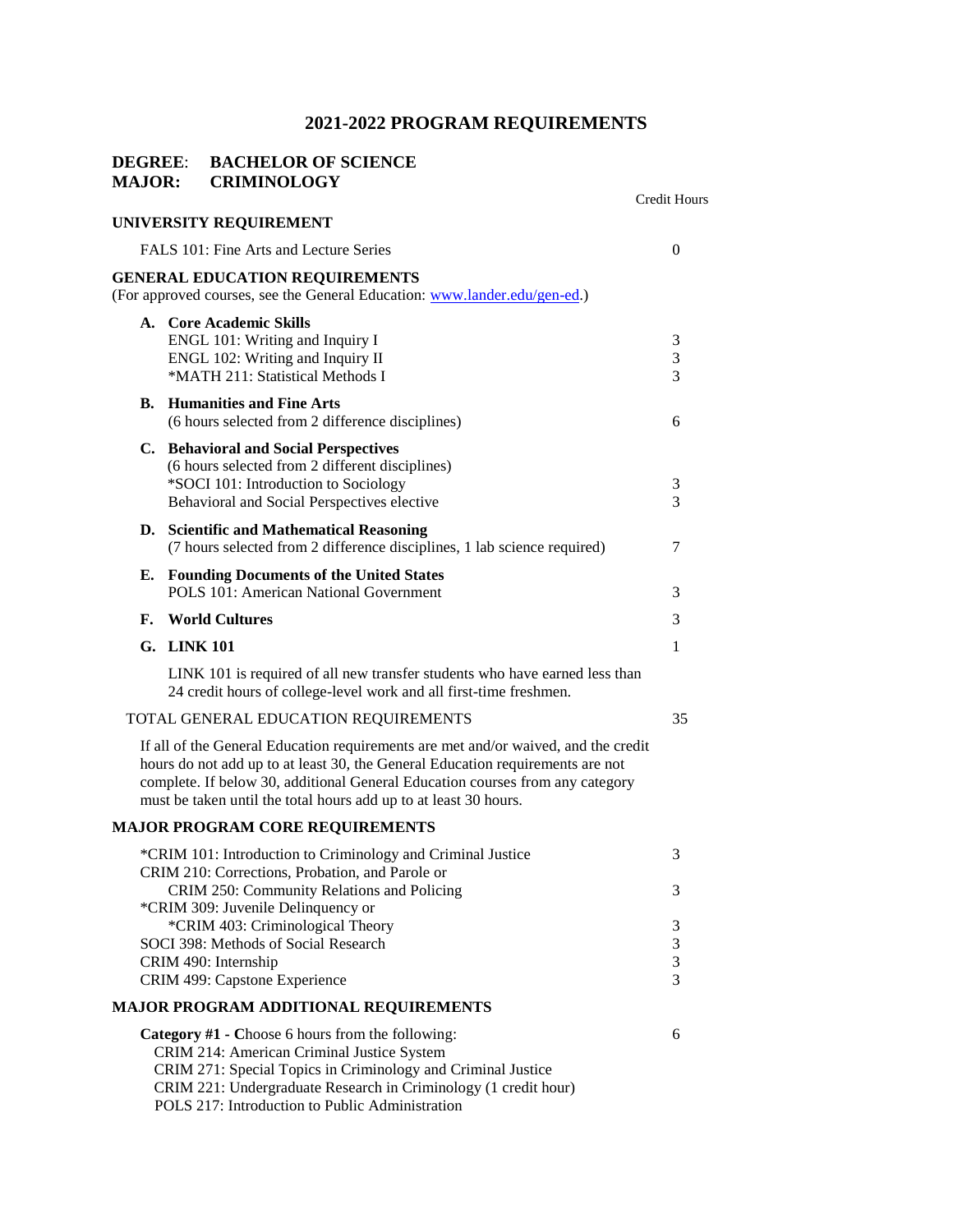| Category #2 - Choose 9 hours from the following:                                                                                                                | 9   |
|-----------------------------------------------------------------------------------------------------------------------------------------------------------------|-----|
| CRIM 350: Ethics in Criminology and Criminal Justice                                                                                                            |     |
| CRIM 371: Special Topics in Criminology and Criminal Justice                                                                                                    |     |
| CRIM 390: Current Policy Issues in Criminology                                                                                                                  |     |
| CRIM 407, 408, and/or 409: Research in Criminology                                                                                                              |     |
| POLS 308: Law, Politics, and Society                                                                                                                            |     |
| POLS 311: Constitutional Law                                                                                                                                    |     |
| POLS 312: Civil Rights and Civil Liberties                                                                                                                      |     |
| POLS 313: Judicial Process                                                                                                                                      |     |
| POLS 325: International Conflict and Terrorism                                                                                                                  |     |
| POLS 386: State and Local Government                                                                                                                            |     |
| SOCI 301: Race and Ethnic Relations                                                                                                                             |     |
| SOCI 322: Sociology of Mental Health                                                                                                                            |     |
| SOCI 328: Sociology of Gender                                                                                                                                   |     |
| SOCI 399: Sociology Theory                                                                                                                                      |     |
| TOTAL MAJOR PROGRAM REQUIREMENTS                                                                                                                                | 33  |
| <b>ADDITIONAL ELECTIVES</b>                                                                                                                                     | 52  |
| At least 9 credit hours may need to be 300-level or above<br>The remaining 43 hours may be 100-level or above<br>(INFO 101 is recommended during freshman year) |     |
| <b>TOTAL FOR BS DEGREE</b>                                                                                                                                      | 120 |
|                                                                                                                                                                 |     |

\* Students must earn "C" or better.

Coursework must include at least 30 credit hours earned at 300-level or above, of which 12 credit hours must be in the major.

> See 4-year major guides for recommended order in which to take courses [https://www.lander.edu/academics/registrars-office/resources/major-guides.](https://www.lander.edu/academics/registrars-office/resources/major-guides)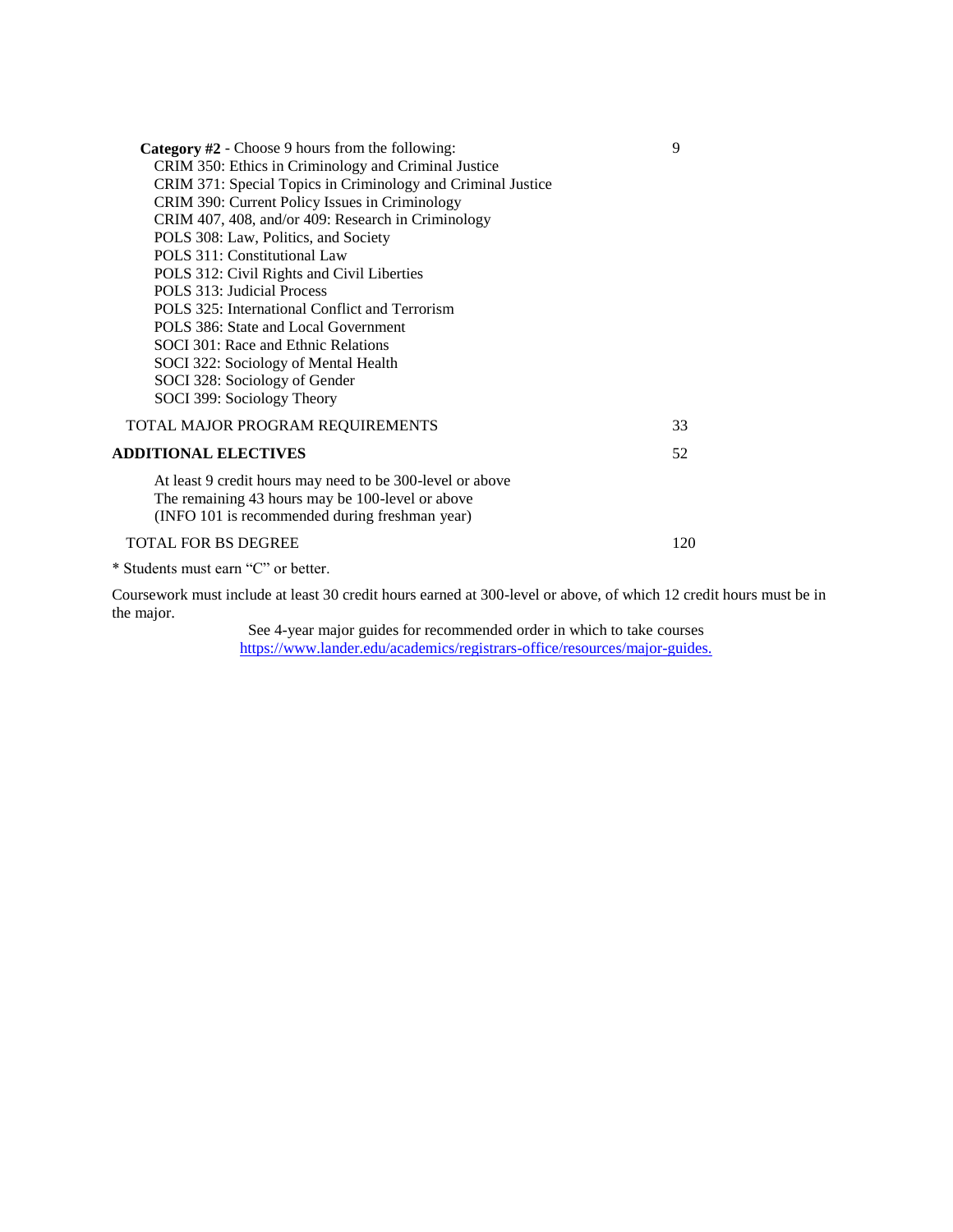## **DEGREE: BACHELOR OF SCIENCE MAJOR: CYBERSECURITY EMPHASIS: POLITICAL SCIENCE**

|          |                                                                                                                                                                                                                                                                                                                                                                              | <b>Credit Hours</b>                   |
|----------|------------------------------------------------------------------------------------------------------------------------------------------------------------------------------------------------------------------------------------------------------------------------------------------------------------------------------------------------------------------------------|---------------------------------------|
|          | UNIVERSITY REQUIREMENT                                                                                                                                                                                                                                                                                                                                                       |                                       |
|          | FALS 101: Fine Arts and Lecture Series                                                                                                                                                                                                                                                                                                                                       | 0                                     |
|          | <b>GENERAL EDUCATION REQUIREMENTS</b><br>(For approved courses, see the General Education: www.lander.edu/gen-ed.)                                                                                                                                                                                                                                                           |                                       |
|          | A. Core Academic Skills<br>ENGL 101: Writing and Inquiry I<br>ENGL 102: Writing and Inquiry II<br>Mathematics One of the following:<br>MATH 121: Mathematical Applications<br>MATH 123: Calculus and its Applications<br><b>MATH 141: Calculus I</b>                                                                                                                         | 3<br>3<br>$3 - 4$                     |
| В.       | <b>Humanities and Fine Arts</b><br>(6 hours selected from 2 different disciplines)                                                                                                                                                                                                                                                                                           | 6                                     |
|          | C. Behavioral and Social Perspectives<br>(6 hours selected from 2 different disciplines)<br><b>POLS 103</b><br><b>Behavioral and Social Perspectives</b><br>(Recommended courses: SOC 101 or PSYC 101)                                                                                                                                                                       | 3<br>3                                |
|          | D. Scientific and Mathematical Reasoning<br>(7 hours selected from 2 different disciplines, 1 lab science required)<br><b>MATH 212: Statistical Methods II</b><br><b>Laboratory Science</b>                                                                                                                                                                                  | 3<br>4                                |
| Е.<br>F. | <b>Founding Documents of the United States</b><br>POLS 101: American National Government or<br>HIST 111: United States History to 1877<br><b>World Cultures</b>                                                                                                                                                                                                              | 3<br>3                                |
|          | G. LINK 101: Leadership, Involvement, Networking and Knowledge                                                                                                                                                                                                                                                                                                               | 1                                     |
|          | LINK 101 is required of all new transfer students who have earned less than<br>24 credit hours of college-level work and all first-time freshmen.                                                                                                                                                                                                                            |                                       |
|          | TOTAL GENERAL EDUCATION REQUIREMENTS                                                                                                                                                                                                                                                                                                                                         | $35 - 36$                             |
|          | If all of the General Education requirements are met and/or waived, and the credit<br>hours do not add up to at least 30, the General Education requirements are not<br>complete. If below 30, additional General Education courses from any category<br>must be taken until the total hours add up to at least 30 hours.<br><b>MAJOR PROGRAM CORE REQUIREMENTS</b>          |                                       |
|          | CIS 102: Application Software or successful completion of exemption exam,<br>CIS 120: Fundamentals of Information Systems and Information Technology<br>CIS 130: Problem Solving and Programming Methods<br>CIS 140: Networking Lab<br>CIS 230: Computer Programming Principles I<br>CIS 240: Introduction to Data Communications<br>CIS 243: Fundamentals of Cyber Security | $0 - 3$<br>3<br>4<br>1<br>4<br>3<br>3 |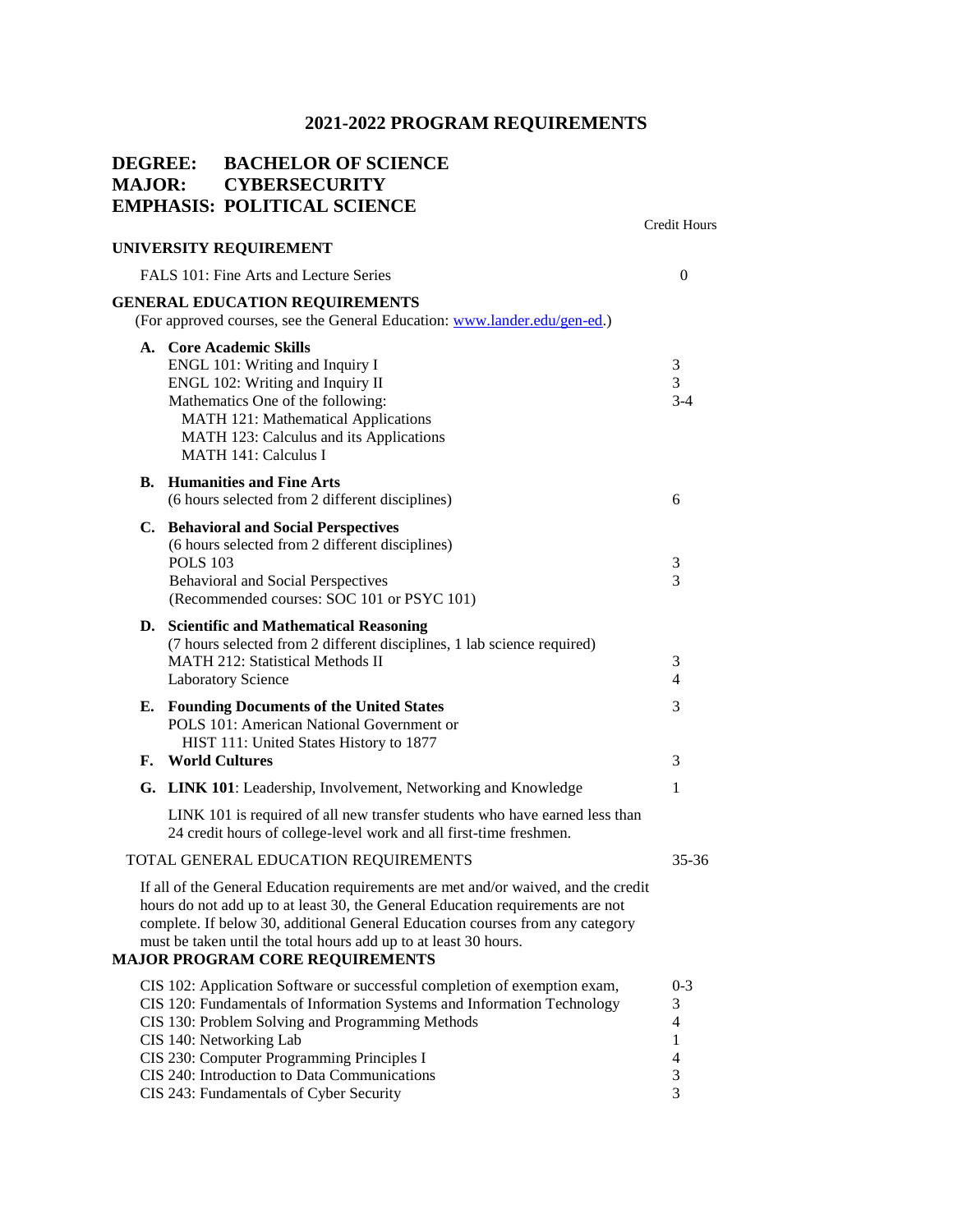| CIS 260: Network and Systems Administration<br>CIS 343: Computer Forensics<br>CIS 344: Network Security and Forensics<br>CIS 345: Introduction to Cryptography<br>CIS 346: Cybersecurity Planning and Management<br>CIS 360: Database Design<br>CIS 449: Cybersecurity Capstone                                    | 1<br>3<br>3<br>3<br>3<br>3<br>$\overline{\mathcal{E}}$ |
|--------------------------------------------------------------------------------------------------------------------------------------------------------------------------------------------------------------------------------------------------------------------------------------------------------------------|--------------------------------------------------------|
| <b>MAJOR PROGRAM EMPHASIS REQUIREMENTS</b>                                                                                                                                                                                                                                                                         |                                                        |
| POLS 391: Homeland Security<br>And two of the following:<br>POLS 303: International Relations<br>POLS 311: Constitutional Law<br>POLS 312: Civil Liberties and Civil Rights<br>POLS 325: International Conflict and Terrorism<br>POLS 366: International Law<br>POLS 390: The Politics of Globalization            | 3<br>6                                                 |
| MAJOR PROGRAM ADDITIONAL REQUIREMENTS                                                                                                                                                                                                                                                                              |                                                        |
| MATH 125: or MATH 325: Discrete Mathematics<br>MATH 211: Statistical Methods I or<br><b>MATH 311: Mathematical Statistics</b><br>Choose one of the following:<br>MATH 200: Introduction to Modeling and Simulation<br>MATH 242: Differential Equations<br>MATH 300: Numerical Analysis<br>MATH 308: Linear Algebra | 3<br>3<br>$3-4$                                        |
| TOTAL MAJOR PROGRAM REQUIREMENTS                                                                                                                                                                                                                                                                                   | 55-59                                                  |
| <b>ADDITIONAL ELECTIVES</b>                                                                                                                                                                                                                                                                                        | $25 - 30$                                              |
| Up to 3 credit hours may need to be 300-level or above.<br>The remaining hours may be at any level.                                                                                                                                                                                                                |                                                        |
| <b>TOTAL FOR BS DEGREE</b>                                                                                                                                                                                                                                                                                         | 120                                                    |
|                                                                                                                                                                                                                                                                                                                    |                                                        |

Coursework must include at least 30 credit hours earned at 300-level or above, of which 12 credit hours must be in the major.

> See 4-year major guides for recommended order in which to take courses <https://www.lander.edu/academics/registrars-office/resources/major-guides>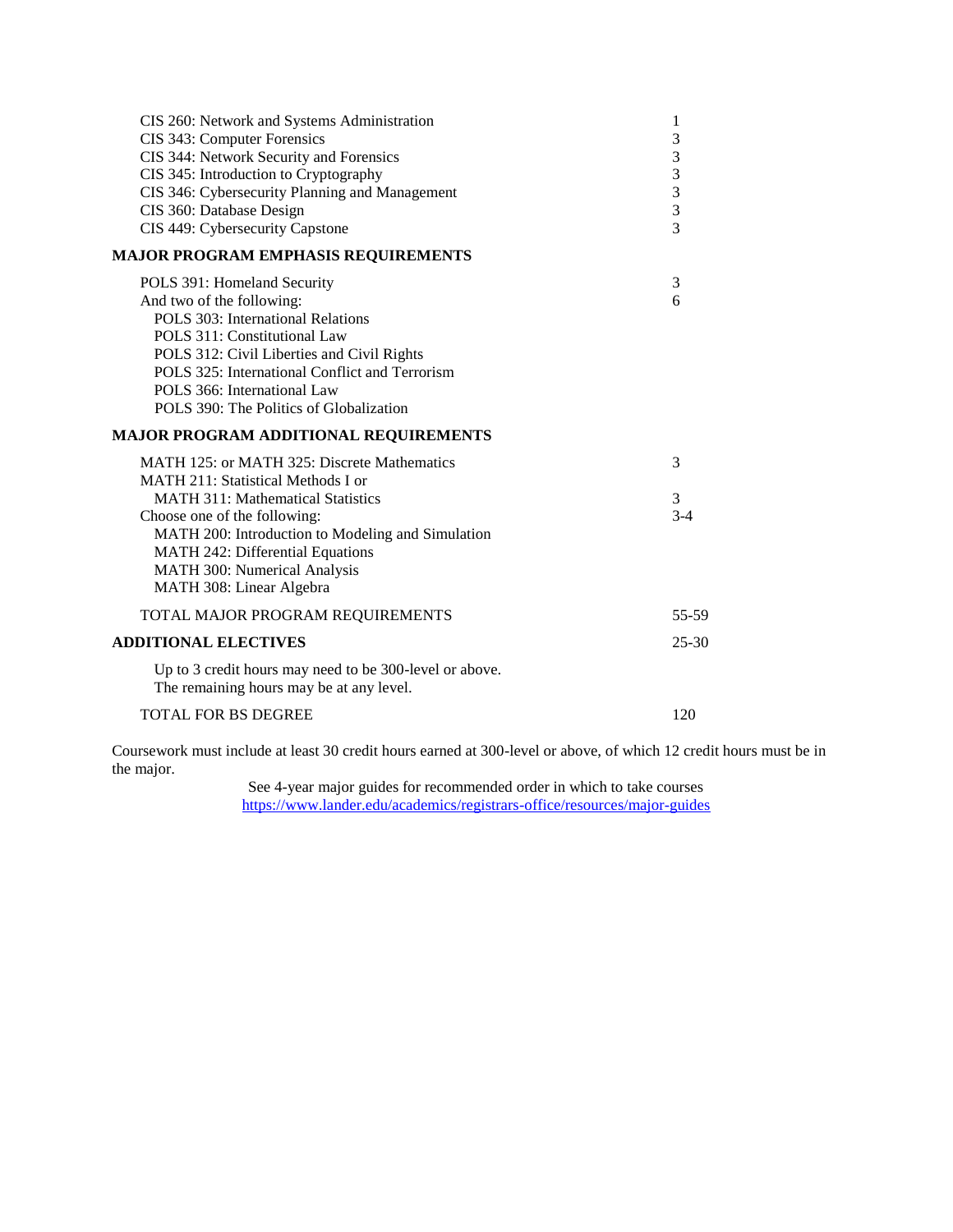#### **International Studies Major**

The BA in International Studies prepares graduates to work in government agencies, private businesses, non-profit organizations, or pursue a career with the U.S. military or diplomatic corps and have the necessary skills to succeed. The eleven-course curriculum includes five core courses in History (HIST), Political Science (POLS), and specially designated International Studies (INTL) courses. Beyond the core courses, majors will take courses in the categories of Language, Culture, and Religion; Policy and Practice; and Conflict and Cooperation to ensure that students are exposed to the actors and process of international studies in a globalized world. At least one policy course is required and application skills are a key objective, thus academic and experiential learning about international studies is key to this program.

As a distinctive feature of the BA in International Studies, all majors must also choose at least one of the following approved pathways as part of their program of study:

- a semester studying abroad in a university-approved program
- a study tour led by a Lander faculty member
- an internship (*either HIST 490 or POLS 490*) focusing on international studies
- 200-level foreign language fluency (excluding native speakers)

#### **International Studies Minor**

The objective of the minor in international studies is to learn about the contemporary world (i.e., post-1900) and the relationship of the United States to the world. Students will be exposed to major international issues and challenges as well as to cross-cultural and cross-disciplinary perspectives. Students pursuing the minor are encouraged to participate in Lander's approved study abroad programs, although this is not a requirement for completion of the minor.

This minor is open to all students except those completing the B.A. in International Studies. Students should consult the Catalog regarding any prerequisites for the courses in this minor.

| Courses from chosen area, either A or B |                 |
|-----------------------------------------|-----------------|
| Courses from the other two areas        |                 |
| <b>TOTAL</b>                            | 18 credit hours |

Students must concentrate their coursework in either history or political science. Students must earn a grade of "C" or better in all courses in the minor.

#### **Area A. History**

HIST 122: World Civilization since 1600 HIST 306: Latin America HIST 307: Vietnam HIST 322: African History and Culture HIST 343: Modern Britain HIST 347: The United States and the Cold War, 1945-1991 HIST 365: Religion and Warfare HIST 370: Modern East Asia HIST 375: Modern China HIST 377: Modern Korea HIST 383: Warfare Through the Ages HIST 391: America as a Major World Power: U.S. Foreign Relations, 1912-Present

Special topics courses (HIST 371) are also acceptable if the contemporary age (1900-present) is the primary focus of appropriate course content.

#### **Area B. Political Science**

POLS 103: Introduction to World Politics

- POLS 303: International Relations
- POLS 305: European Politics
- POLS 325: International Conflict and Terrorism
- POLS 366: International Law
- POLS 390: The Politics of Globalization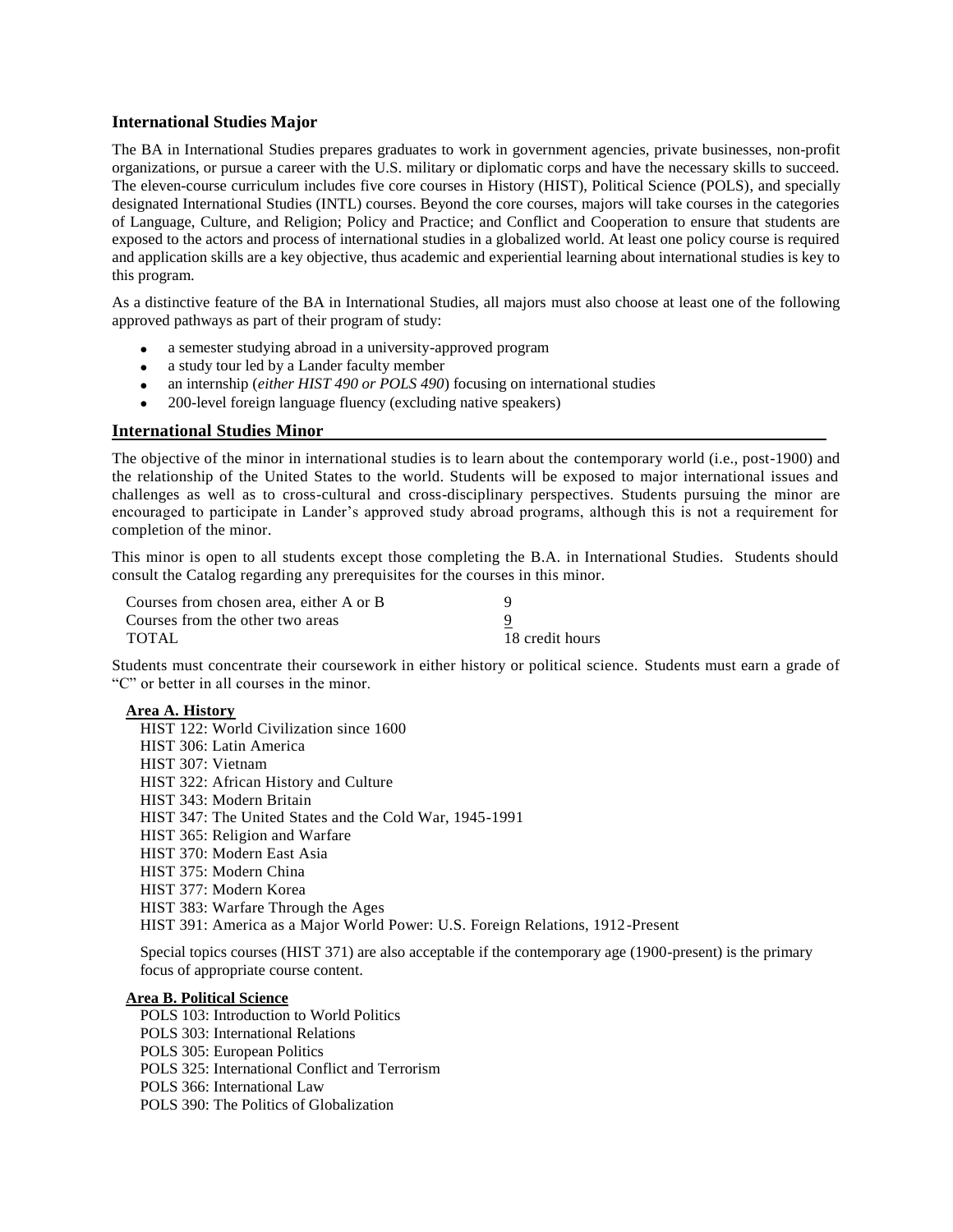POLS 445: American Foreign Policy

Special topics courses (POLS 361) and internships with an international focus (POLS 490) are also acceptable if the contemporary age (1900-present) is the primary focus of appropriate course content.

#### **Area C. Approved Electives and Study Abroad**

Students may count a variety of electives toward the minor in international studies. This includes courses taken at Lander as well as through the Lander-approved study abroad programs.

The following Lander courses are pre-approved for the minor: BA 390: International Business ES 314: Cultural Perspectives of Global Climate Change INTL 390: The Politics of Globalization (if not taken in the Political Science category) INTL 499: Capstone Seminar NURS 310: Cultural Perspectives in Global Health RELI 301: Religious Cultures of the World SOCI 377: Special Topics (if appropriate course content is covered)

Students are strongly encouraged to study abroad and may count up to nine hours of coursework taken through Landerapproved programs, such as at the University of Winchester in the United Kingdom. Faculty must approve all coursework taken in study abroad programs.

In order to complete the minor, students must have a 2.0 GPA in courses within the minor.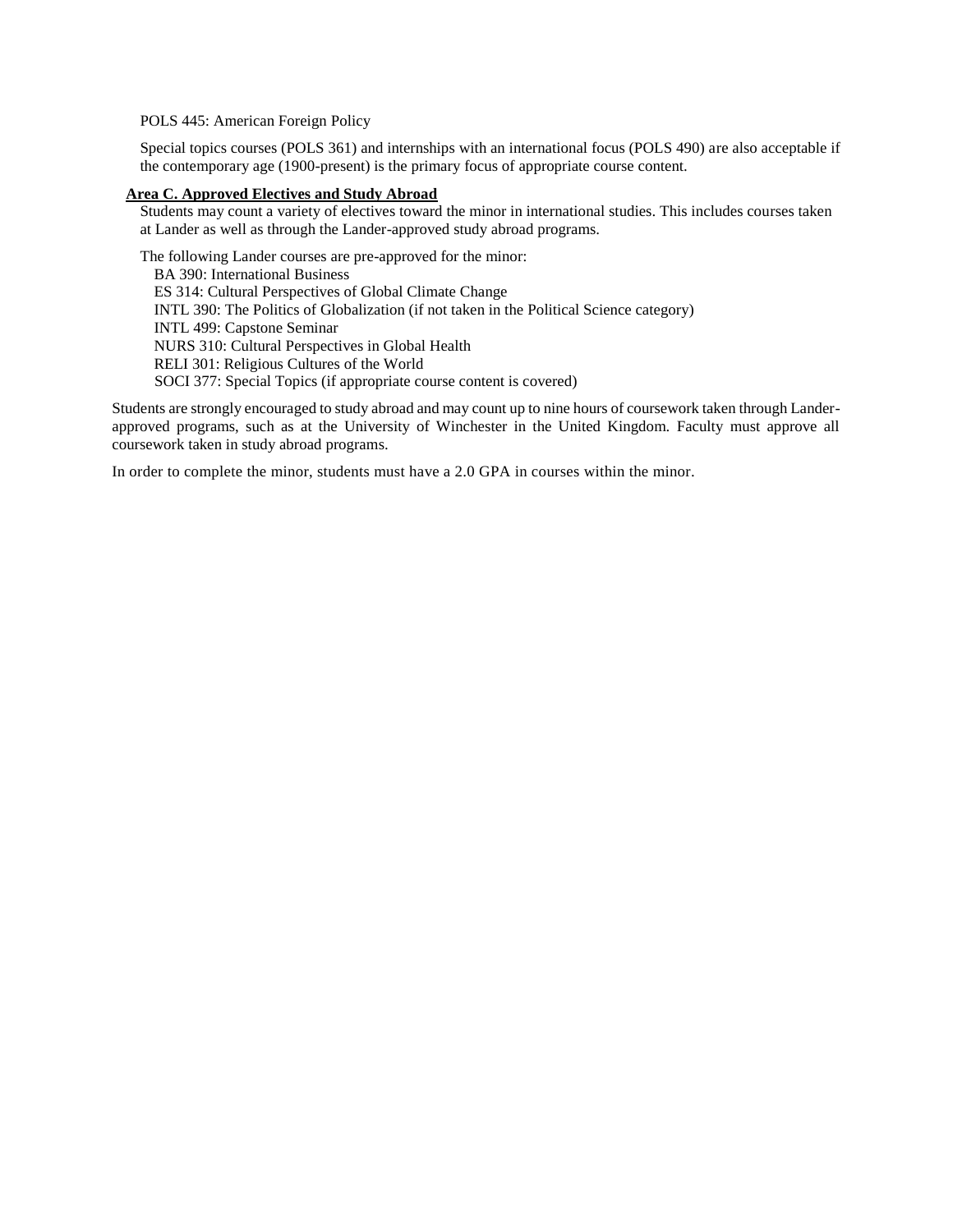#### **DEGREE**: **BACHELOR OF ARTS MAJOR: INTERNATIONAL STUDIES**

|    |                                                                                                                                                                                                                                                                                                                           | <b>Credit Hours</b>   |
|----|---------------------------------------------------------------------------------------------------------------------------------------------------------------------------------------------------------------------------------------------------------------------------------------------------------------------------|-----------------------|
|    | UNIVERSITY REQUIREMENT                                                                                                                                                                                                                                                                                                    |                       |
|    | FALS 101: Fine Arts and Lecture Series                                                                                                                                                                                                                                                                                    | $\overline{0}$        |
|    | <b>GENERAL EDUCATION REQUIREMENTS</b><br>(For approved courses, see the General Education: www.lander.edu/gen-ed.)                                                                                                                                                                                                        |                       |
|    | A. Core Academic Skills (13 hours)<br>ENGL 101: Writing and Inquiry I<br>* ENGL 102: Writing and Inquiry II<br><b>MATH 211: Statistical Methods I</b>                                                                                                                                                                     | 3<br>3<br>3           |
|    | <b>B.</b> Humanities and Fine Arts<br>(6 hours selected from 2 different disciplines)                                                                                                                                                                                                                                     | 6                     |
|    | C. Behavioral and Social Perspectives<br>(6 hours selected from 2 different disciplines)                                                                                                                                                                                                                                  | 6                     |
|    | D. Scientific and Mathematical Reasoning<br>(7 hours selected from different disciplines, 1 lab science required)                                                                                                                                                                                                         | 7                     |
|    | E. Founding Documents of the United States<br>HIST 111: United States History to 1877 or<br><b>POLS 101: American National Government</b>                                                                                                                                                                                 | 3                     |
| F. | <b>World Cultures</b>                                                                                                                                                                                                                                                                                                     | 3                     |
|    | G. LINK 101: Leadership, Involvement, Networking and Knowledge                                                                                                                                                                                                                                                            | 1                     |
|    | LINK 101 is required of all new transfer students who have earned less than<br>24 credit hours of college-level work and all first-time freshmen                                                                                                                                                                          |                       |
|    | TOTAL GENERAL EDUCATION REQUIREMENTS                                                                                                                                                                                                                                                                                      | 35                    |
|    | If all of the General Education requirements are met and/or waived, and the credit<br>hours do not add up to at least 30, the General Education requirements are not<br>complete. If below 30, additional General Education courses from any category<br>must be taken until the total hours add up to at least 30 hours. |                       |
|    | <b>MAJOR PROGRAM CORE REQUIREMENTS</b>                                                                                                                                                                                                                                                                                    |                       |
|    | * HIST 121: World Civilizations to 1600<br>* HIST 122: World Civilizations since 1600<br>* POLS 103: Introduction to World Politics<br>* INTL 390: The Politics of Globalization<br>INTL 499: Senior Seminar                                                                                                              | 3<br>3<br>3<br>3<br>3 |
|    | <b>MAJOR PROGRAM AREA REQUIREMENTS</b>                                                                                                                                                                                                                                                                                    | 18                    |
|    | Students must take one course in each of the following three categories for a total of                                                                                                                                                                                                                                    |                       |

*9 hours, and three additional courses within one category for an additional 9 hours.*

**Language, Culture, and Religion**  [only one lower-level course can count within this category] ART 312: Islamic Art and Culture ENGL 214: World Literature and Experience ENGL 221: Survey of World Literature FR 203: French for Global Citizens III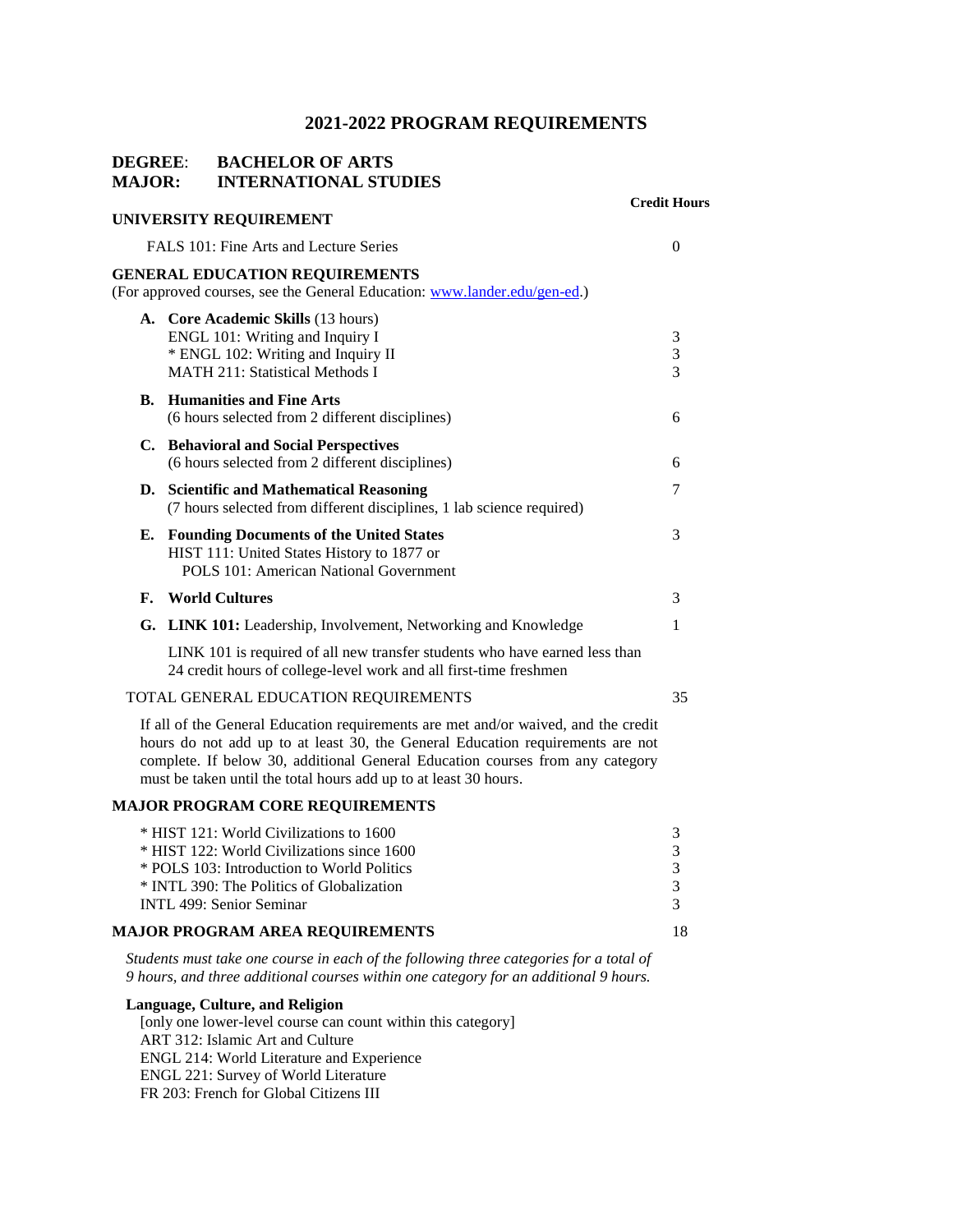FR 301: French Conversion and Composition FR 330: Overseas Study FR 340: Overseas Study: Language FR 355: Overseas Study: Cultural Studies FR 360: Overseas Study: Literature HIST 101: Western Civilization before 1600 HIST 102: Western Civilization from 1600 to 1918 HIST 306: Latin America HIST 307: Vietnam HIST 322: African History and Culture HIST 343: Modern Britain HIST 370: Modern East Asia HIST 371: Topics in Global Issues and Cultures HIST 375: Modern China HIST 376: Modern Japan HIST 377: Modern Korea MUSI 333: Music of the World PHIL 312: Asian Philosophy POLS 305: European Politics POLS 361: Topics in World Cultures RELI 101: Sacred Texts and Ideas RELI 301: Religious Cultures of the World RELI 330: The Papacy RELI 371: Topics in Global Issues and Cultures SPAN 203: Spanish for Global Citizens III SPAN 205: Hispanic World for Heritage Speakers SPAN 207: Hispanic World Today SPAN 217: Hispanic World Today Abroad SPAN 305: Spanish Grammar and Composition SPAN 320: Hispanic Cinema SPAN 327: Hispanic Cinema in Translation SPAN 330: Overseas Study SPAN 340: Overseas Study: Language SPAN 350: Overseas Study: Cultural Studies SPAN 355: Topics in Cultural Studies SPAN 357: Topics in Cultural Studies in Translation SPAN 360: Overseas Study: Literature SPAN 367: Topics in Reading in Translation SOCI 301: Race and Ethnic Relations SOCI 302: Comparative Social Institutions SOCI 321: Medical Sociology SOCI 351: Sociology of Family SOCI 363: Environmental Sociology SOCI 389: Cultures of Violence SOCI 397: Sociology of Risk

#### **Policy and Practice**

BA 390: International Business CHEM 381: Technology, the Environment, and You EDUC 309: World Cultures in Education ES 314: Cultural Perspectives of Global Climate Change ES 390: Global Topics in Environmental Science NURS 310: Cultural Perspectives in Global Health PHIL 325: Bioethics POLS 303: International Relations POLS 325: International Conflict and Terrorism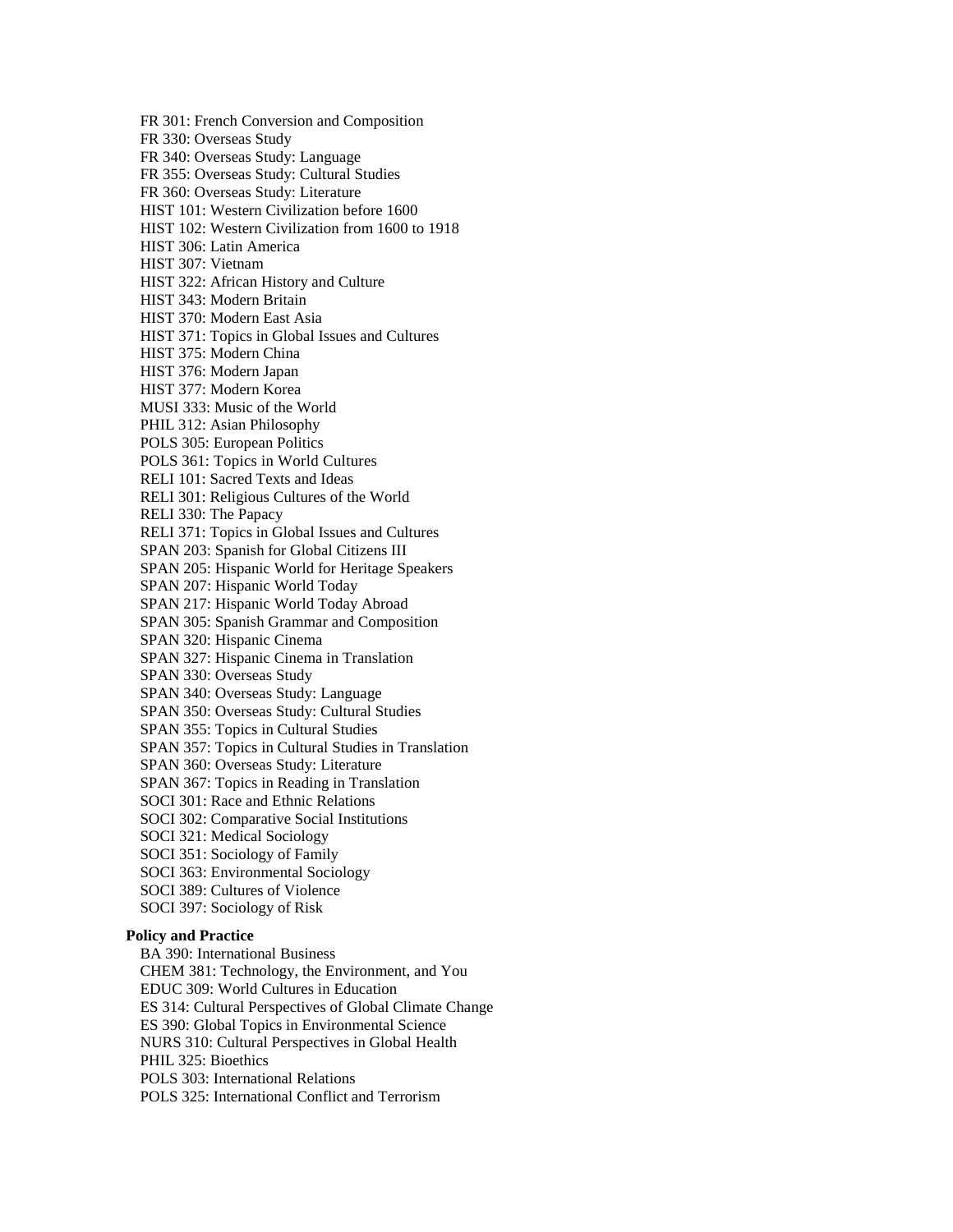POLS 361: Topics in World Cultures POLS 366: International Law POLS 391: Homeland Security POLS 445: American Foreign Policy

#### **Conflict and Cooperation**

#### HIST 307: Vietnam

HIST 346: U.S. History 1920-1945: Prosperity, Depression, and War

HIST 347: The United States and the Cold War, 1945-1991

HIST 365: Religion and Warfare

HIST 383: Warfare Through the Ages

HIST 391: America as a Major World Power:

U.S. Foreign Relations, 1912-Present

HIST 392: Spies and Lies: The U.S. Espionage Establishment

POLS 325: International Conflict and Terrorism

POLS 366: International Law

POLS 391: Homeland Security

POLS 445: American Foreign Policy

#### **ADDITONAL REQUIREMENTS**

All students must choose at least one of the following pathways as part of their program of study that requires approval from the Program Coordinator:

- a semester studying abroad in a university-approved program
- an overseas study tour led by a Lander faculty member
- an internship (*either HIST 490 or POLS 490*) focusing on international studies
- "C" or better in a 200-level foreign language course

TOTAL MAJOR PROGRAM REQUIREMENTS 33

**ADDITONAL ELECTIVES** 45 *NOTE: Students are required to add a second major or a minor to this program of study.*

Up to 15 credit hours may need to be 300-level or above. The remaining hours may be at any level.

TOTAL FOR BA DEGREE 120

#### **NOTES**

\* Students must earn "C" or better.

Students are required to add a second major or a minor to this program of study. Students majoring in International Studies cannot minor in International Studies.

Recommended courses not listed above include ECON 101, GEOG 101, and POLS 101. Introductory courses are required to take upper-level courses in most disciplines, so students should check a course's prerequisites before making choices in the Major Program Area Requirements.

Coursework must include at least 30 credit hours earned at 300-level or above, of which 12 credit hours must be in the major.

> See 4-year major guides for recommended order in which to take courses <https://www.lander.edu/academics/registrars-office/resources/major-guides>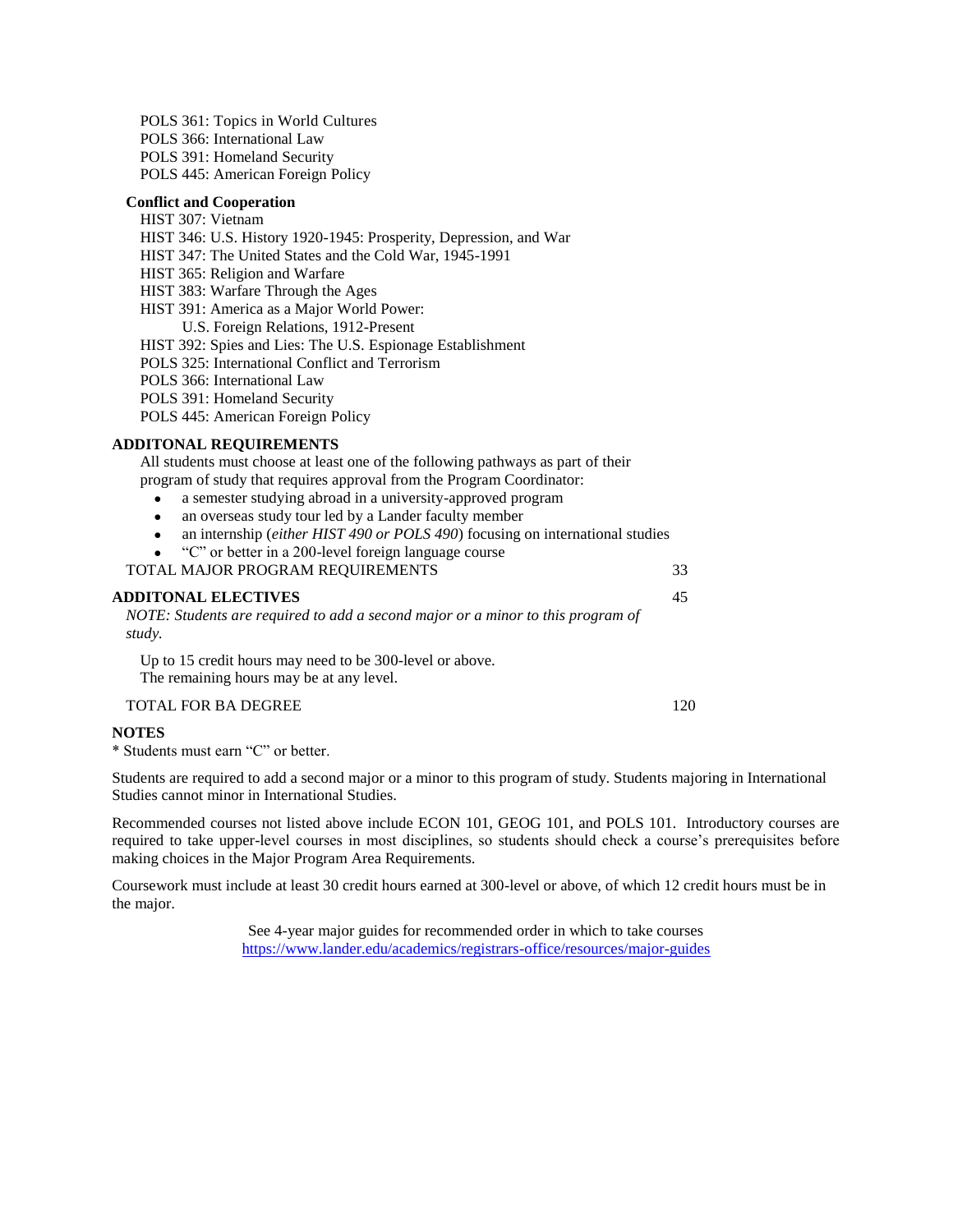#### **Paralegal Studies Major**

The BS in Paralegal Studies is an excellent option for anyone wishing for a successful career as a paralegal – in a business, law firm or government agency. The curriculum will also prepare a student for graduate education including, but not limited to, law school. Students who major in Paralegal Studies will find professional success as a paralegal in the curriculum that develops their research, writing and critical thinking skills. The major includes seven core classes in the area of law as well as in business, accounting, ethics and a legal research capstone to the major. The electives are in various areas of legal studies and technical writing.

Given the special nature of this program, an associate's degree in Paralegal is preferred. A minimum of 12 hours of LEG coursework from an associate's degree program in Paralegal is required for admission. Of these 12 hours of LEG coursework, recommended courses are Introduction to Law and Ethics, Legal Writing, and Legal Bibliography or Research at the 100- or 200-level.

Students must earn a "C" or better for coursework to be transferred into Lander, and a maximum of 64 hours of coursework can be transferred into Lander from a regionally accredited institution that offers two-year degrees.

This major is not intended for first-time freshman students, but for undergraduates who are bringing in relevant coursework, preferably from a Paralegal or Legal Studies program at a two-year or four-year institution.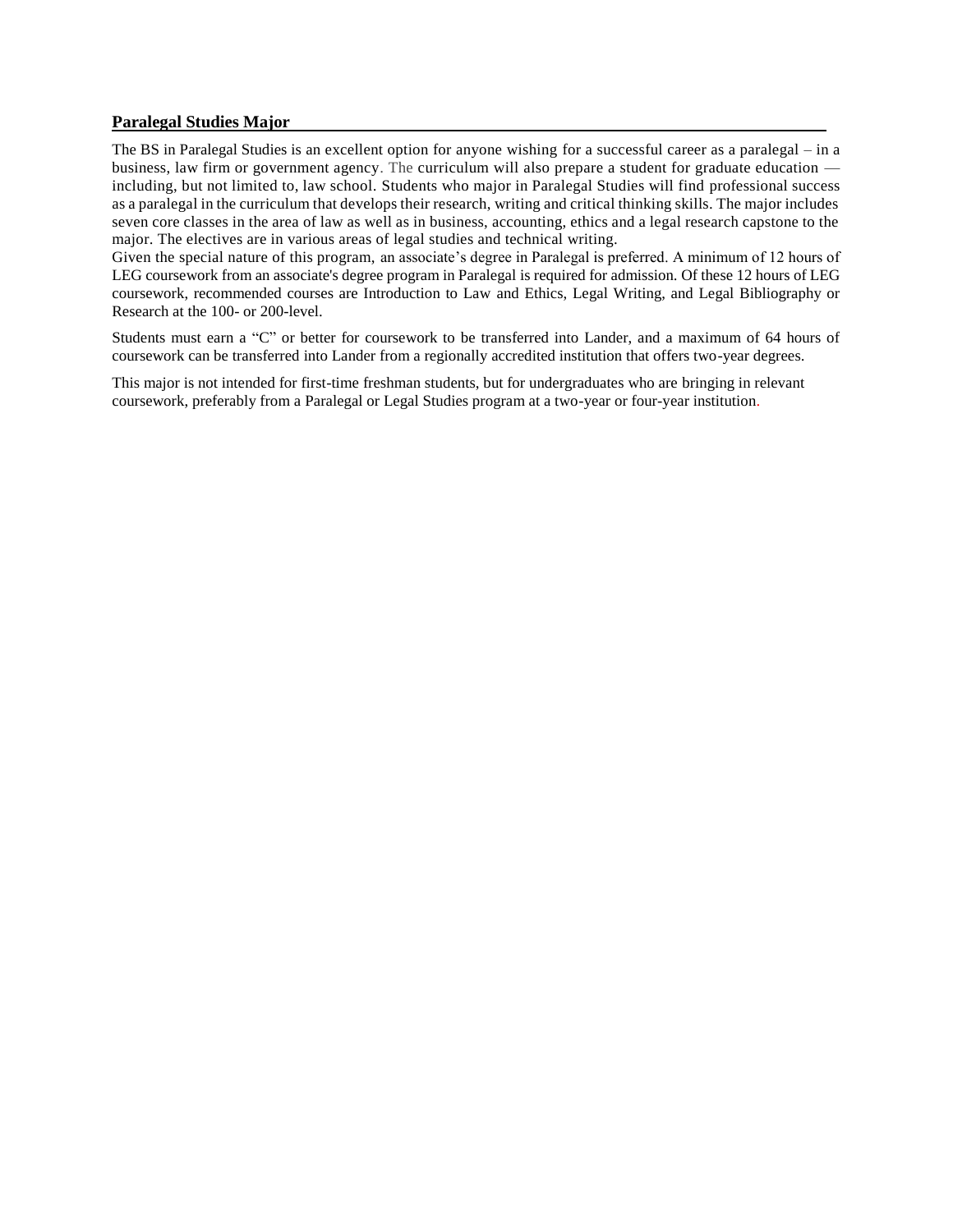## **DEGREE**: **BACHELOR OF SCIENCE MAJOR: PARALEGAL STUDIES**

|    |                                                                                                                                                                                                                                                                                                                           | <b>Credit Hours</b>                          |
|----|---------------------------------------------------------------------------------------------------------------------------------------------------------------------------------------------------------------------------------------------------------------------------------------------------------------------------|----------------------------------------------|
|    | UNIVERSITY REQUIREMENT                                                                                                                                                                                                                                                                                                    |                                              |
|    | FALS 101: Fine Arts and Lecture Series                                                                                                                                                                                                                                                                                    | 0                                            |
|    | <b>GENERAL EDUCATION REQUIREMENTS</b><br>(For approved courses, see the General Education: www.lander.edu/gen-ed.)                                                                                                                                                                                                        |                                              |
|    | A. Core Academic Skills (9 hours)<br>ENGL 101: Writing and Inquiry I<br>*ENGL 102: Writing and Inquiry II<br>Mathematics                                                                                                                                                                                                  | 3<br>3<br>3                                  |
| В. | <b>Humanities and Fine Arts</b><br>(6 hours selected from 2 different disciplines)<br>PHIL 103: Logic                                                                                                                                                                                                                     | 3                                            |
|    | C. Behavioral and Social Perspectives<br>(6 hours selected from 2 different disciplines)                                                                                                                                                                                                                                  | 6                                            |
|    | D. Scientific and Mathematical Reasoning<br>(7 hours selected from 2 different disciplines, 1 lab science required)                                                                                                                                                                                                       | 7                                            |
| Е. | <b>Founding Documents of the United States</b><br>POLS 101: American National Government                                                                                                                                                                                                                                  | 3                                            |
| F. | <b>World Cultures</b>                                                                                                                                                                                                                                                                                                     | 3                                            |
|    | G. LINK 101: Leadership, Involvement, Networking and Knowledge<br>LINK 101 is required of all new transfer students who have earned less than 24<br>credit hours of college-level work and all first-time freshmen                                                                                                        | 1                                            |
|    | TOTAL GENERAL EDUCATION REQUIREMENTS                                                                                                                                                                                                                                                                                      | 35                                           |
|    | If all of the General Education requirements are met and/or waived, and the credit<br>hours do not add up to at least 30, the General Education requirements are not<br>complete. If below 30, additional General Education courses from any category<br>must be taken until the total hours add up to at least 30 hours. |                                              |
|    | <b>MAJOR PROGRAM CORE REQUIREMENTS</b>                                                                                                                                                                                                                                                                                    |                                              |
|    | <b>ACCT 201: Financial Accounting Principles</b><br>BA 251: Business Law<br><b>ENGL 275: Business Writing</b><br>PHIL 302: Ethics<br>LEG 308: Law, Politics, and Society<br>LEG 499: Advanced Legal Research<br>POLS 386: State and Local Government                                                                      | 3<br>$\mathfrak{Z}$<br>3<br>3<br>3<br>3<br>3 |
|    | <b>MAJOR PROGRAM ADDITIONAL REQUIREMENTS</b>                                                                                                                                                                                                                                                                              |                                              |
|    | Law (Choose 9 hours from the following)<br>LEG 311: Constitutional Law<br>LEG 312: Civil Rights and Civil Liberties<br>LEG 313: Judicial Process<br>LEG 366: International Law<br>LEG 371: Special Topics in Legal Studies                                                                                                | 9                                            |
|    | <b>Technical Writing</b> (Choose 3 hours from the following)                                                                                                                                                                                                                                                              | 3                                            |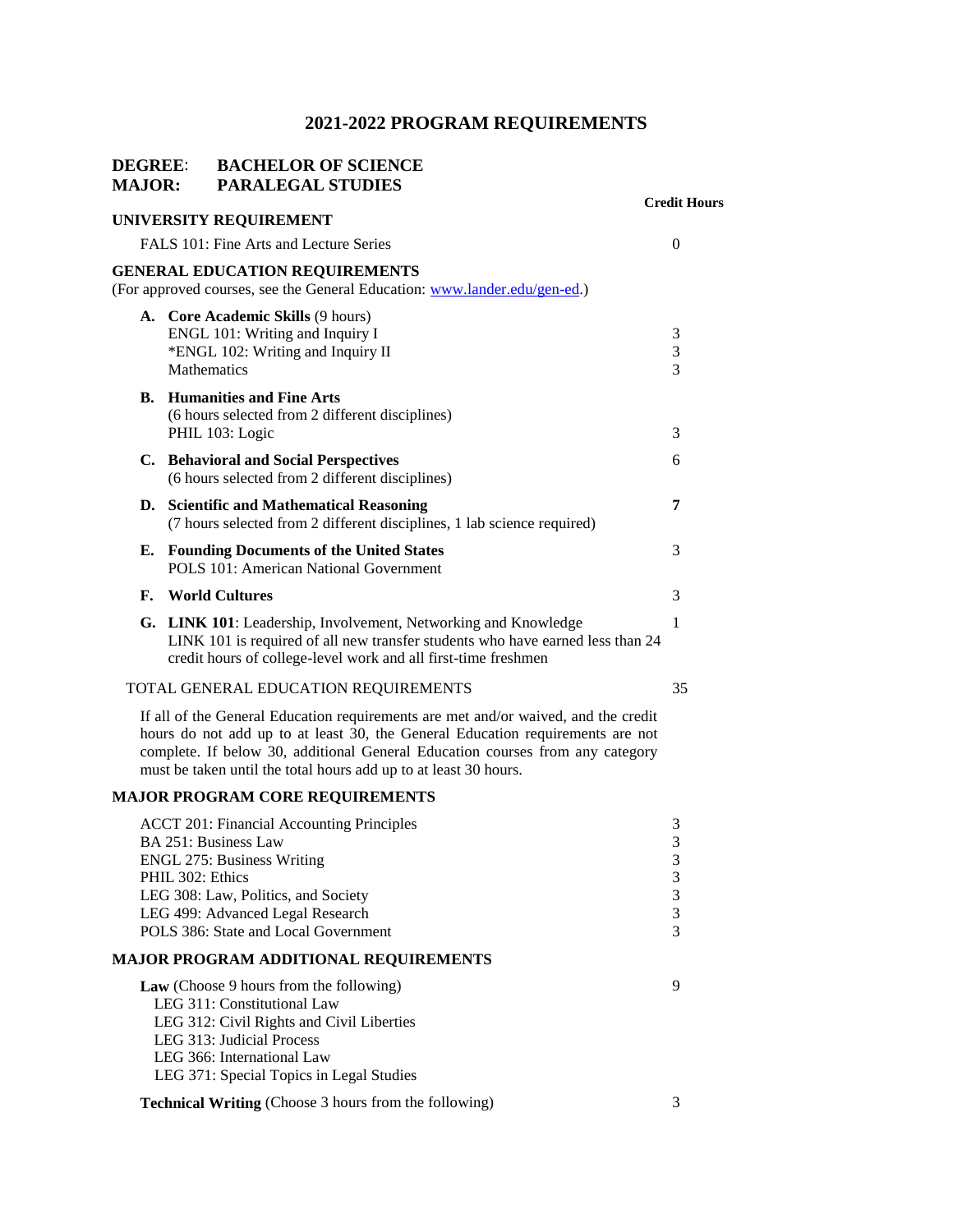ENGL 350: Professional Revising and Editing ENGL 373: Writing and Research Methods ENGL 450: Technical Writing

#### **MAJOR PROGRAM ELECTIVES**

| 200-level LEG electives                                                                            |    |
|----------------------------------------------------------------------------------------------------|----|
| TOTAL MAJOR PROGRAM REQUIREMENTS                                                                   | 45 |
| <b>ADDITIONAL ELECTIVES</b>                                                                        | 40 |
| Up to 6 credit hours may need to be 300-level or above<br>The remaining hours may be at any level. |    |
| <b>TOTAL FOR BS DEGREE</b>                                                                         |    |

\* Students must earn "C" or better as pre-requisites for other courses.

Coursework must include at least 30 credit hours earned at 300-level or above, of which 12 credit hours must be in the major.

#### **Admission Requirements:**

A minimum of 12 hours of LEG coursework from an Associate's degree program in Paralegal Studies that includes these courses—Introduction to Law and Ethics, Legal Writing, Legal Bibliography, and one more LEG course at the 100- or 200-level is required for admission. An Associate's degree in Paralegal Studies is preferred.

Students must earn a "C" or better for coursework to be transferred into Lander, and a maximum of 64 hours of coursework can be transferred into Lander from a regionally accredited institution that offers two-year degrees.

> See 4-year major guides for recommended order in which to take courses <https://www.lander.edu/academics/registrars-office/resources/major-guides>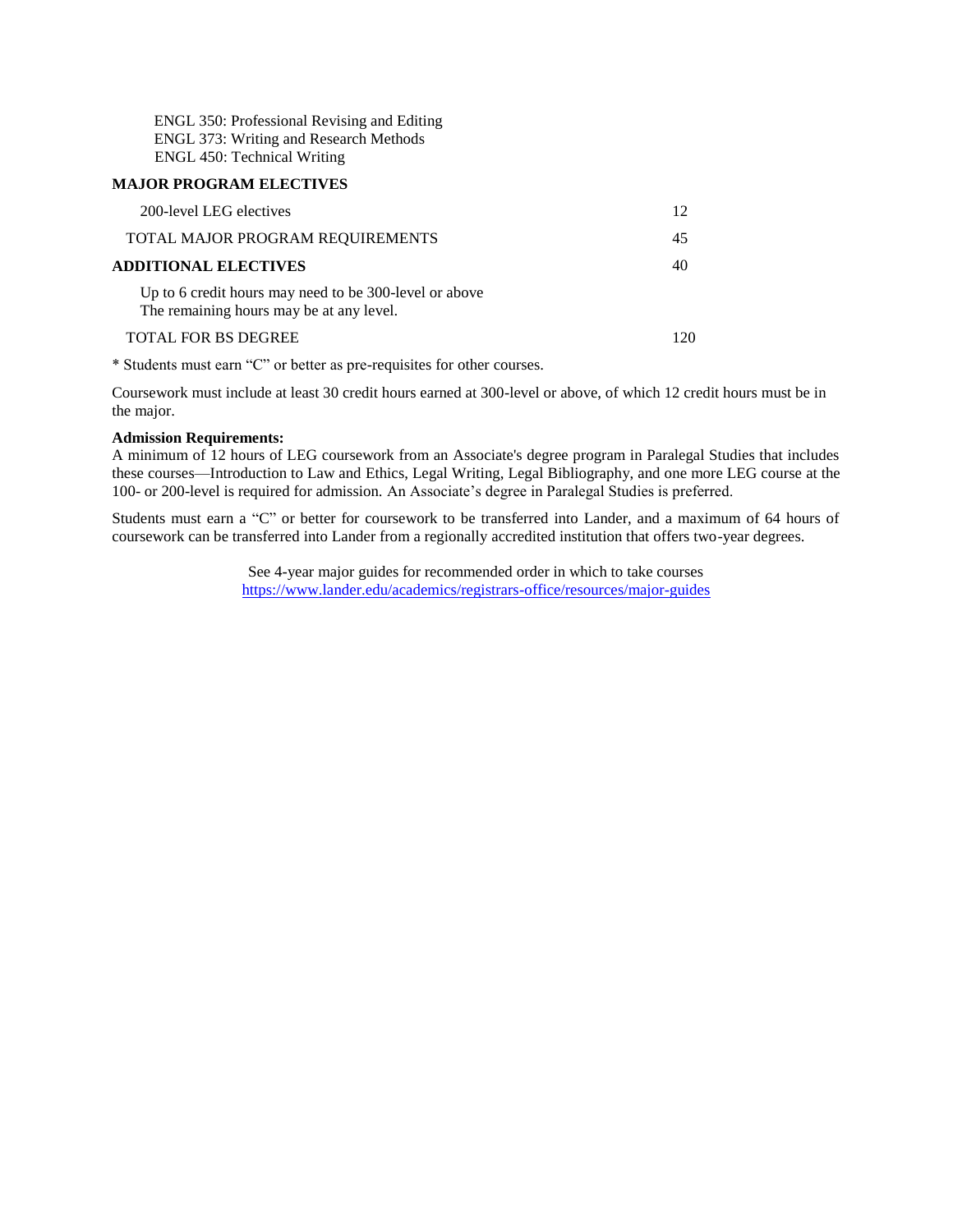#### **Political Science Major**

Political science focuses on the structure, process, and outcomes of politics and government. The major includes courses in the areas of American politics, comparative politics, international relations, political philosophy, methodology, public administration, public policy, and public law.

#### **Goals and Objectives**:

Political science majors will:

- 1. demonstrate knowledge in the areas of the discipline;
- 2. demonstrate political analysis skills; and
- 3. demonstrate skills essential for success in careers related to political science.

Students graduating from Lander University with a BS in political science will be equipped to undertake post-graduate professional study in political science, public administration, or related areas of study.

All students majoring in political science must successfully complete a core of nine courses. POLS 101 American National Government and POLS 103 Introduction to World Politics should be taken in the first semester or two after declaring a political science major. POLS 200 Introduction to Political Science should be taken after POLS 101 and 103 and before undertaking upper-level political science courses. POLS 499 Capstone Seminar should be taken shortly before graduation.

Students majoring in political science are encouraged to take internships because they provide a real familiarity with employment in the public sector and with contacts for post-baccalaureate career development. Normally students may receive credit for no more than nine credit hours, but twelve hours of internship credit can be awarded for off-campus experiences such as a government internship in Washington, D.C. or in a state capital, or full-time activity in a political campaign. Only six hours of credit in internships may count toward fulfillment of major requirements.

Students majoring in political science may choose one of two different degree programs (see below).

#### **BS in Political Science**

Students wishing to pursue careers in government, the law, public administration, research and policy analysis, politics and campaigning, or other professions where social science skills are necessary should pursue the Bachelor of Science degree. See program requirements for courses.

#### **BS in Political Science - Public Administration Emphasis**

Lander offers a political science major with a public administration emphasis for students interested in employment with in local, state, or federal government, or non-profit employment. The emphasis will also prepare students to pursue the Master's Degree in Public Administration, the professional degree for government and non-profit administration. See program requirements for courses.

#### **Homeland Security Minor**

The Homeland Security Minor is intended for students who are considering a career working in government or nongovernmental arenas related to homeland security. Careers within the diplomatic corps; emergency management; the intelligence community; law enforcement at local, state, or national levels; military service; public administration; or private businesses focused on security are some areas with jobs related to homeland security.

The minor provides a breadth of coverage of homeland security and security studies. Beyond the required introductory course, students in the minor are provided an opportunity to take courses that add to understanding intergovernmental relations, national security history, the sociological aspects of security, and U.S. defense policy and intelligence. The minor offers coursework on contemporary topics such as cybersecurity, emergency management, and terrorism and aspects of criminology in order to build skills in policy analysis. As a whole, the minor enables students to think about how governments and non-governmental actors respond to new levels of securitization in a globalized world.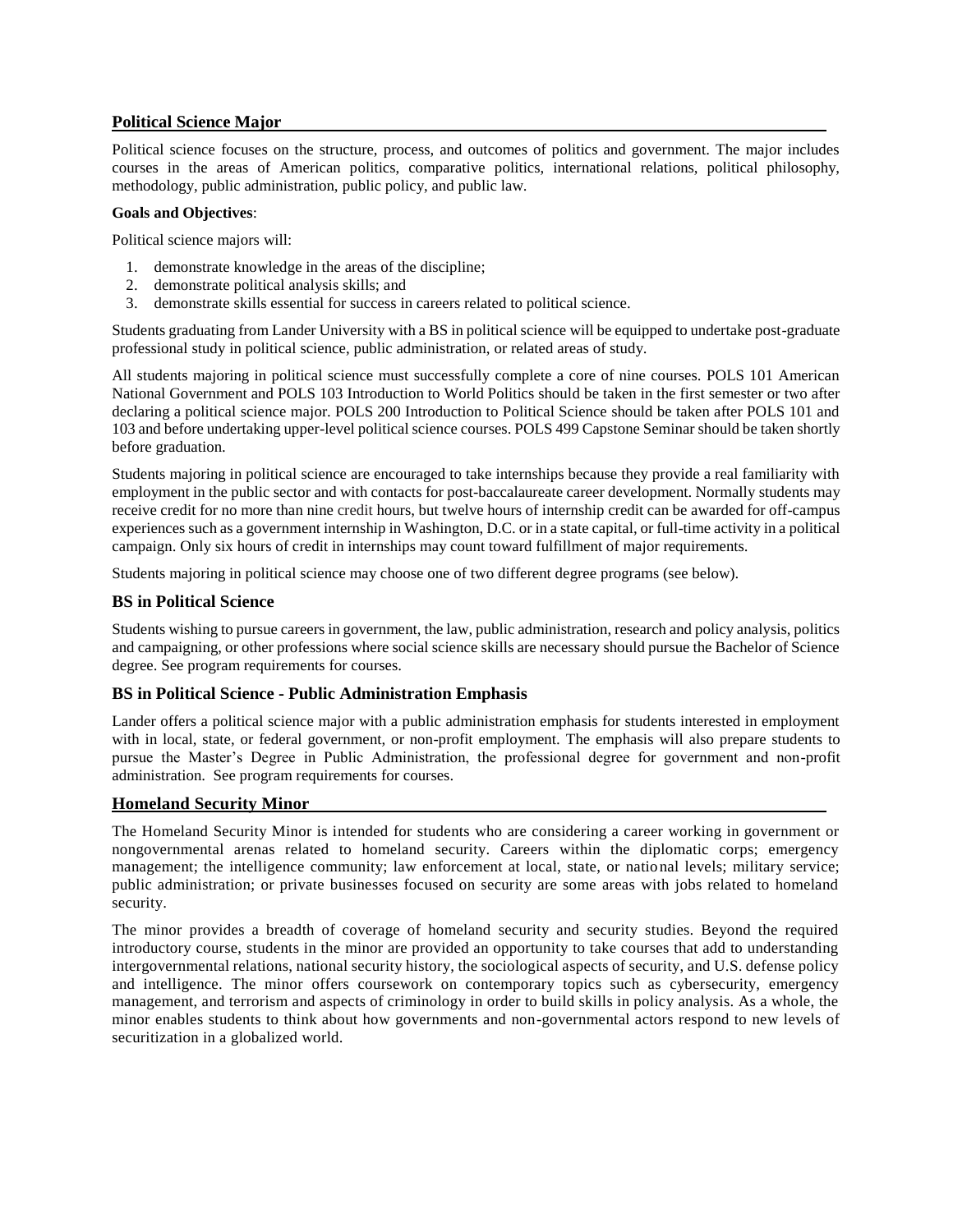Students should consult the Catalog regarding prerequisites for the courses listed in this minor. The homeland security minor consists of 18 credit hours distributed as follows:

#### **Core Course**

POLS 250: Introduction to Homeland Security 3 **Choose 5 courses from the following:** 15 CIS 243: Cybersecurity CRIM 390: Current Policy Issues in Criminology (where relevant) HIST 347: The United States and the Cold War, 1945-1991 HIST 391: America as a Major World Power: U.S. Foreign Relations 1912 present HIST 392: Spies and Lies: The U.S. Espionage Establishment POLS 217: Introduction to Public Administration POLS 325: International Conflict and Terrorism POLS 361: Topics in World Cultures POLS 366: International Law POLS 379: Emergency Management POLS 391: Homeland Security POLS 445: American Foreign Policy SOCI 397: Sociology of Risk

#### **TOTAL** 18

In order to complete the minor, students must have a 2.0 GPA in courses within the minor.

#### **Non-Profit Management Minor**

The minor in non-profit management seeks to prepare students for careers with a non-profit organization or local, state, or federal governmental agency that provides social services to a specific population. Given that non -profit organizations provide similar services as some governmental agencies and seek funding through government grants, there is much interaction between governmental agencies and non-governmental organizations or nonprofits, some of which are charitable institutions. The minor's curriculum seeks to make students familiar with governmental structure and regulations, the policy-making process within government and non-profits, and social welfare policies of serving populations in need.

Non-profit management has become a popular specialization within several disciplines and links to many career paths, so this minor may be valuable for students considering graduate school programs such as a master's degree in public administration (M.P.A.), master's degree in social work (M.S.W.), or a graduate degree in human services.

Prerequisites for the minor's coursework include POLS 101 or SOCI 101. In addition to these prerequisites, PSYC 101 or PSYC 102 is required as a prerequisite for SOCI 317.

A minor in non-profit management consists of 18 credit hours distributed as follows:

| POLS 217: Introduction to Public Administration |               |
|-------------------------------------------------|---------------|
| POLS 318: Public Budgeting                      | 3             |
| POLS 386: State and Local Government            | $\mathcal{R}$ |
| SOCI 314: Social Welfare Policies and Programs  | 3             |
| SOCI 315: Non-Profit Organizations              | 3             |
| SOCI 317: Case Management                       | 3             |
| <b>TOTAL</b>                                    | 18            |

In order to complete the minor, students must have a 2.0 GPA in courses within the minor.

#### **Political Science Minor**

The Political Science Minor is intended for students who are interested in politics or considering a caree r in campaigning and electoral politics, government service, governmental relations (for a private business or non -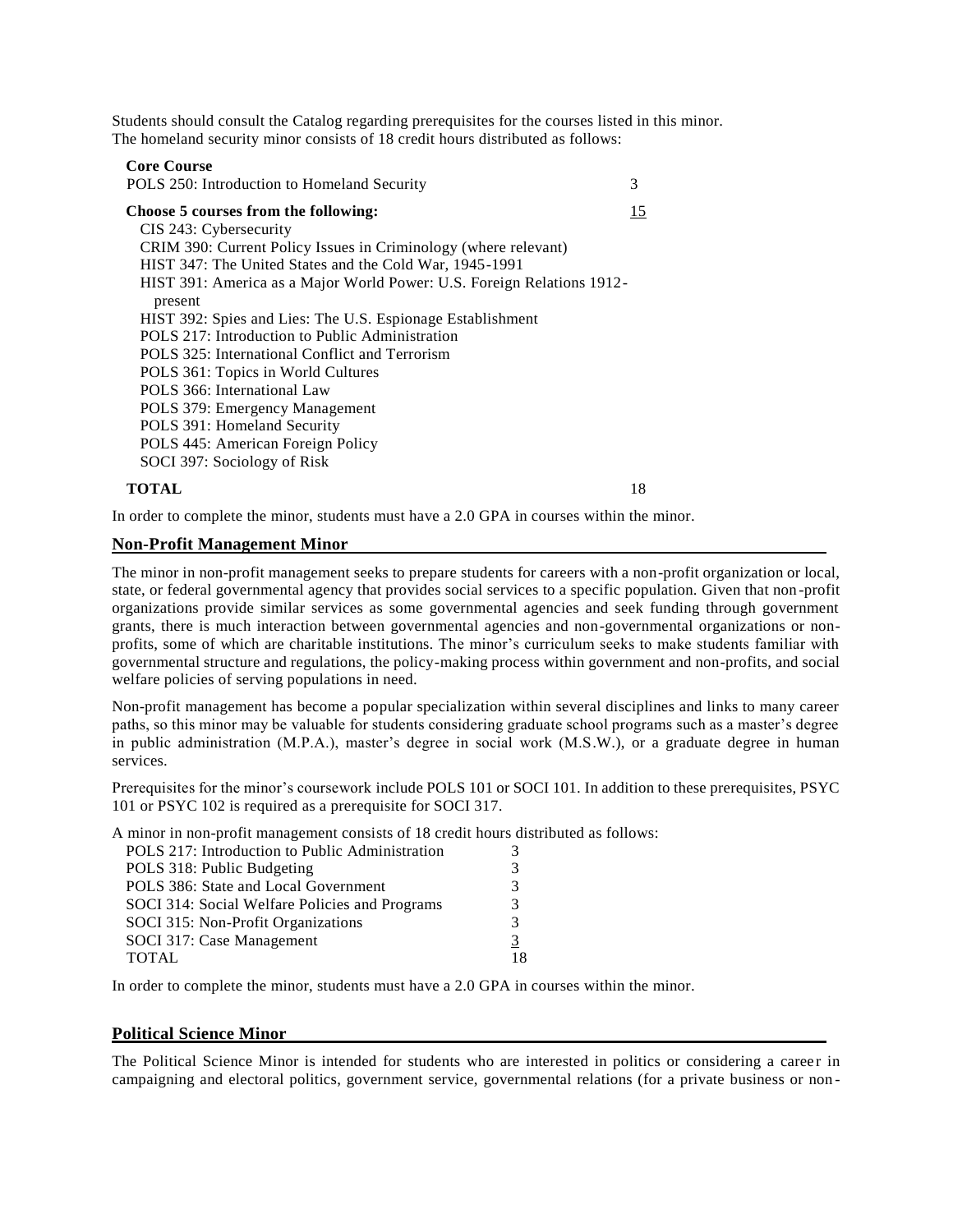profit organization), law, or a field that connects with public service such as the diplomatic corps, homeland security, intelligence, law enforcement, military service, or public administration.

The minor provides flexibility so that students can take courses across many subfields of the discipline or focus coursework in one or more subfields of political science such as American politics, comparative politics, international relations, law and judicial politics, or public administration and policy. This minor is not open to a student majoring in political science.

The minor consists of 15 credit hours distributed as follows:

| POLS 101: American National Government    |    |
|-------------------------------------------|----|
| POLS 103: Introduction to World Politics  |    |
| Three POLS electives (200-level or above) |    |
| TOTAL                                     | 15 |

In order to complete the minor, students must have a 2.0 GPA in courses within the minor.

#### **Pre-Law Minor**

The pre-law minor has three groups of courses. Students must take both courses in the first group (Group A), two of the courses in the second group (Group B), and two of the courses in the third group (Group C). The first group consists of courses providing the most important skills a law student or lawyer needs. The second group consists of courses providing background knowledge helpful for law students or lawyers. The third group consists of the law courses offered at the undergraduate level.

The pre-law minor consists of 18 credit hours with the following distribution:

| <b>Group A</b>                             | 6  |
|--------------------------------------------|----|
| Students must take both of the following:  |    |
| PHIL 103: Introduction to Logic            |    |
| SPCH 101: Speech Fundamentals              |    |
| Group B                                    | 6  |
| Students must choose 2 of the following:   |    |
| HIST 111: U.S. History to 1877             |    |
| HIST 112: U.S. History since 1877          |    |
| PHIL 302: Ethics                           |    |
| POLS 101: American National Government     |    |
| Group C                                    | 6  |
| Students must choose 2 of the following:   |    |
| BA 251: Legal Environment of Business      |    |
| POLS 308: Law, Politics, and Society       |    |
| POLS 311: Constitutional Law               |    |
| POLS 312: Civil Rights and Civil Liberties |    |
| POLS 313: Judicial Process                 |    |
| POLS 366: International Law                |    |
| TOTAL                                      | 18 |
|                                            |    |

In order to complete the minor, students must have a 2.0 GPA in courses within the minor.

#### **Course Recommendations for Pre-Law**

The American Bar Association ". . .does not recommend any particular group of undergraduate majors, or courses that should be taken by those wishing to prepare for legal education; developing such a list is neither possible nor desirable. The law is too multifaceted, and the human mind too adaptable, to permit such a linear approach to preparing for law school or the practice of law. Nonetheless, there are important skills and values, and significant bodies of knowledge, that can be acquired prior to law school and that will provide a sound foundation for a sophisticated legal education."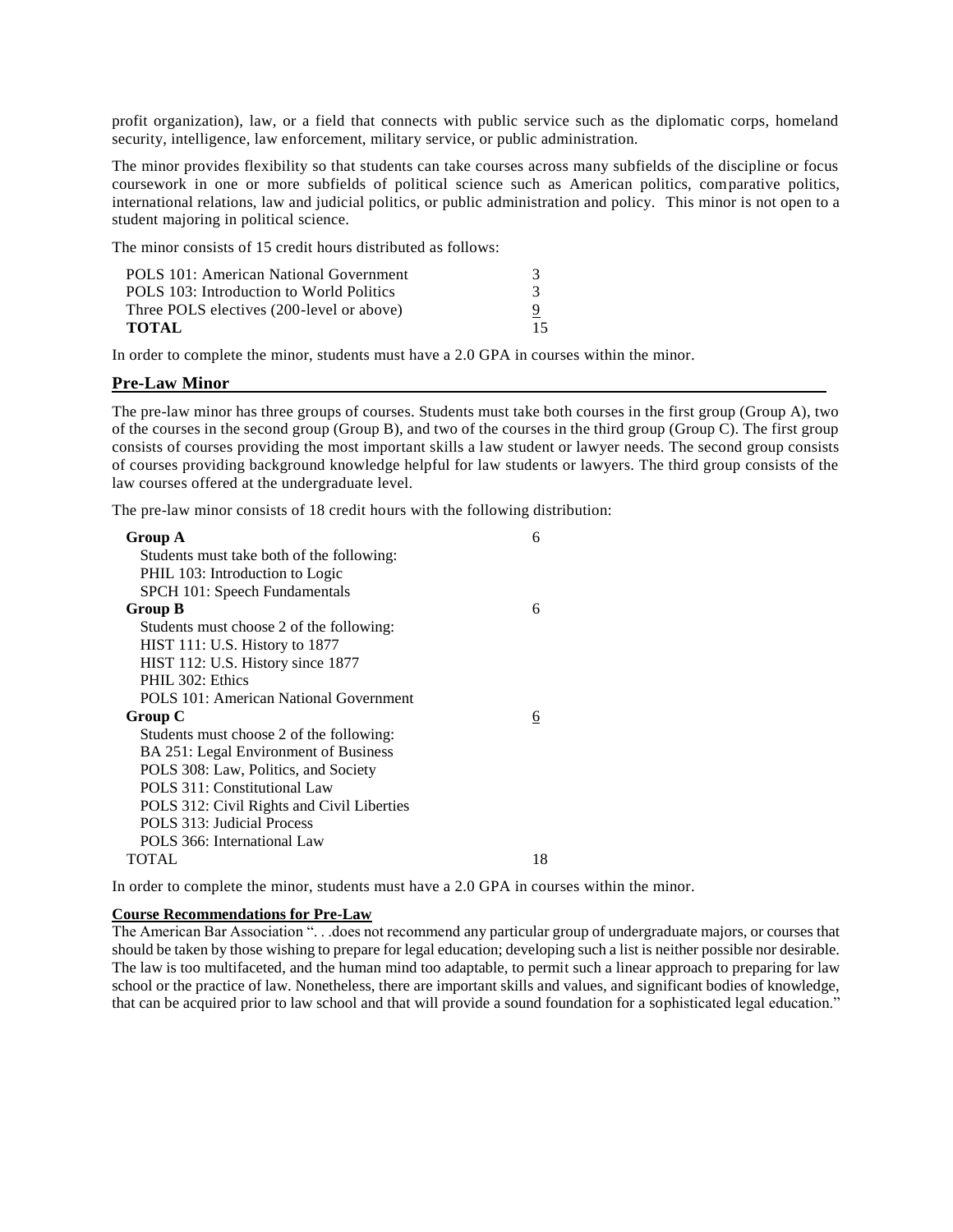The American Bar Association's section of Legal Education and Admissions to the Bar has encouraged the following skills and values as preparation for a good law school experience:

> Analytic and Problem Solving Skills Critical Reading Abilities Writing Skills Oral Communication and Listening Abilities General Research Skills Task Organization and Management Skills The Values of Serving Others and Promoting Justice

#### **Public Administration Minor**

The public administration minor provides education in public policy or public service management for students who major in disciplines other than political science. This minor provides background for students wishing to work in government, non-profit organizations, or pursue a master's degree in public administration (M.P.A.).

After the core courses, students are given flexibility in terms of courses that address areas of budgeting, homeland security, emergency management, public policy, public relations, and non-profit organizations. Thus, courses address many contemporary topics and provide students with the skills in policy analysis.

The 18 credit hours of minor requirements are:

| <b>Core Classes</b>                                         | 9  |
|-------------------------------------------------------------|----|
| POLS 101: American National Government                      |    |
| POLS 217: Introduction to Public Administration             |    |
| POLS 386: State and Local Government                        |    |
| <b>Electives</b> (choose 9 credit hours from the following) | 9  |
| POLS 250: Introduction to Homeland Security                 |    |
| POLS 318: Public Budgeting                                  |    |
| POLS 366: International Law                                 |    |
| POLS 379: Emergency Management                              |    |
| POLS 390: The Politics of Globalization                     |    |
| POLS 391: Homeland Security                                 |    |
| *ECON 315: Economics of Public Policy                       |    |
| *MEDA 341: Introduction to Public Relations                 |    |
| *MEDA 342: PR Communications                                |    |
| *SOCI 314: Social Welfare Policies and Programs             |    |
| *SOCI 315: Non-Profit Organizations                         |    |
| TOTAL                                                       | 18 |

*\*These courses have prerequisites. See the catalog or check with the instructor.* In order to complete the minor, students must have a 2.0 GPA in courses within the minor.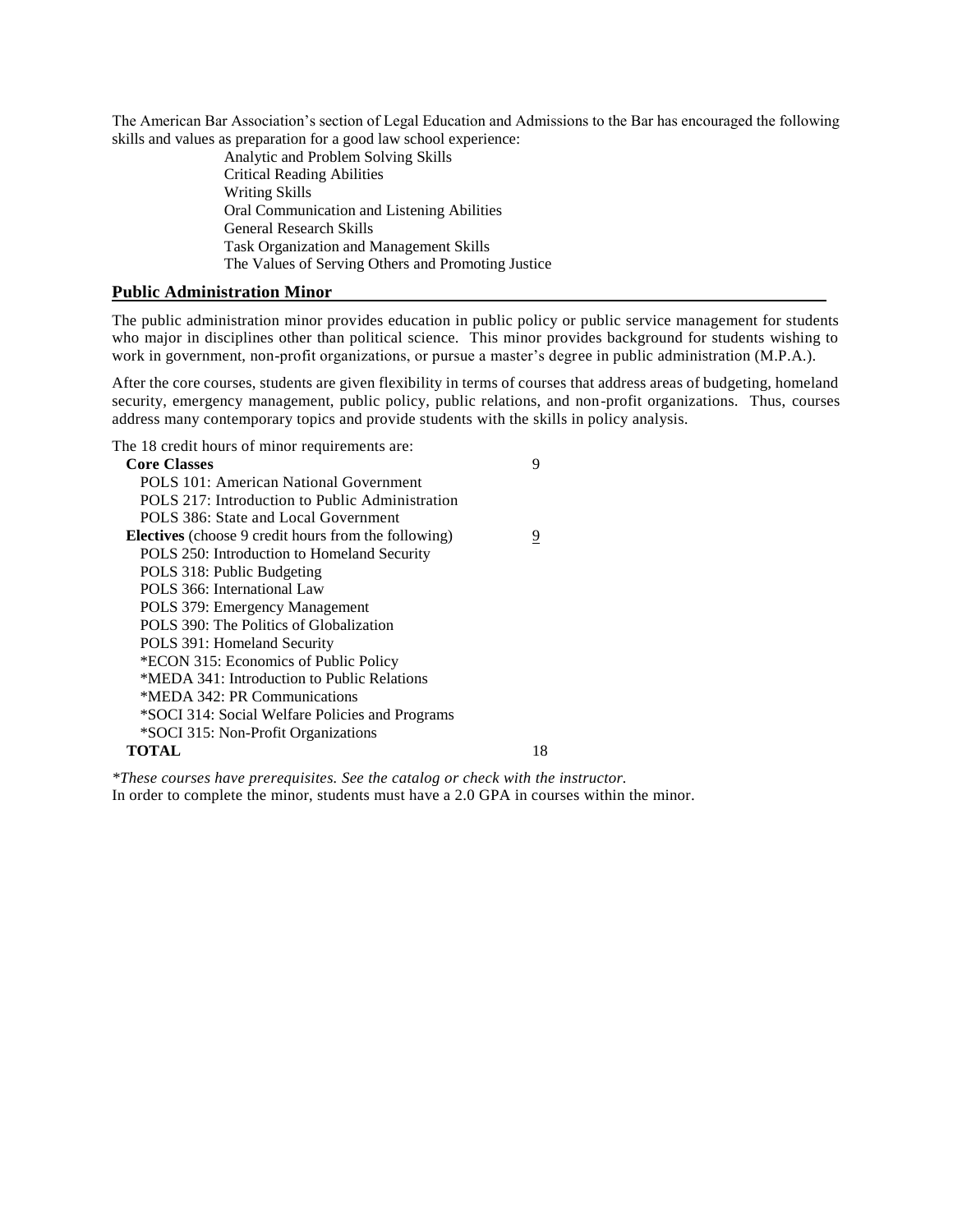## **DEGREE**: **BACHELOR OF SCIENCE MAJOR: POLITICAL SCIENCE**

|    |                                                                                                                                                                                                                                                                                                                                                                                          | Credit Hours                                         |
|----|------------------------------------------------------------------------------------------------------------------------------------------------------------------------------------------------------------------------------------------------------------------------------------------------------------------------------------------------------------------------------------------|------------------------------------------------------|
|    | UNIVERSITY REQUIREMENT                                                                                                                                                                                                                                                                                                                                                                   |                                                      |
|    | FALS 101: Fine Arts and Lecture Series                                                                                                                                                                                                                                                                                                                                                   | 0                                                    |
|    | <b>GENERAL EDUCATION REQUIREMENTS</b><br>(For approved courses, see the General Education: www.lander.edu/gen-ed.)                                                                                                                                                                                                                                                                       |                                                      |
|    | A. Core Academic Skills (9 hours)<br>*ENGL 101: Writing and Inquiry I<br>*ENGL 102: Writing and Inquiry II<br><b>MATH 211: Statistical Methods I</b>                                                                                                                                                                                                                                     | 3<br>3<br>3                                          |
| В. | <b>Humanities and Fine Arts</b><br>(6 hours selected from 2 different disciplines)                                                                                                                                                                                                                                                                                                       | 6                                                    |
|    | C. Behavioral and Social Perspectives<br>(6 hours selected from 2 different disciplines)                                                                                                                                                                                                                                                                                                 | 6                                                    |
|    | D. Scientific and Mathematical Reasoning<br>(7 hours selected from 2 different disciplines, 1 lab science required)                                                                                                                                                                                                                                                                      | 7                                                    |
| Е. | <b>Founding Documents of the United States</b><br>HIST 111: United States History to 1877                                                                                                                                                                                                                                                                                                | 3                                                    |
| F. | <b>World Cultures</b>                                                                                                                                                                                                                                                                                                                                                                    | 3                                                    |
|    | G. LINK 101: Leadership, Involvement, Networking and Knowledge                                                                                                                                                                                                                                                                                                                           | $\mathbf{1}$                                         |
|    | LINK 101 is required of all new transfer students who have earned less than<br>24 credit hours of college-level work and all first-time freshmen.                                                                                                                                                                                                                                        |                                                      |
|    | TOTAL GENERAL EDUCATION REQUIREMENTS                                                                                                                                                                                                                                                                                                                                                     | 35                                                   |
|    | If all of the General Education requirements are met and/or waived, and the credit<br>hours do not add up to at least 30, the General Education requirements are not<br>complete. If below 30, additional General Education courses from any category<br>must be taken until the total hours add up to at least 30 hours.                                                                |                                                      |
|    | <b>MAJOR PROGRAM CORE REQUIREMENTS</b>                                                                                                                                                                                                                                                                                                                                                   |                                                      |
|    | *POLS 101: American National Government<br>*POLS 103: Introduction to World Politics<br>POLS 200: Introduction to Political Science<br>POLS 318: Public Budgeting<br>POLS 386: State and Local Government<br>POLS 499: Capstone Senior Seminar                                                                                                                                           | 3<br>$\mathfrak{Z}$<br>$\mathfrak{Z}$<br>3<br>3<br>3 |
|    | <b>MAJOR PROGRAM ADDITIONAL REQUIREMENTS</b>                                                                                                                                                                                                                                                                                                                                             |                                                      |
|    | <b>American Politics</b> (Choose 9 credit hours from the following:)<br>POLS 217: Introduction to Public Administration<br>POLS 271: Special Topics in Political Science<br>POLS 302: Political Behavior<br>POLS 307: Public Opinion<br>POLS 308: Law, Politics, and Society<br>POLS 311: Constitutional Law<br>POLS 312: Civil Rights and Civil Liberties<br>POLS 313: Judicial Process | 9                                                    |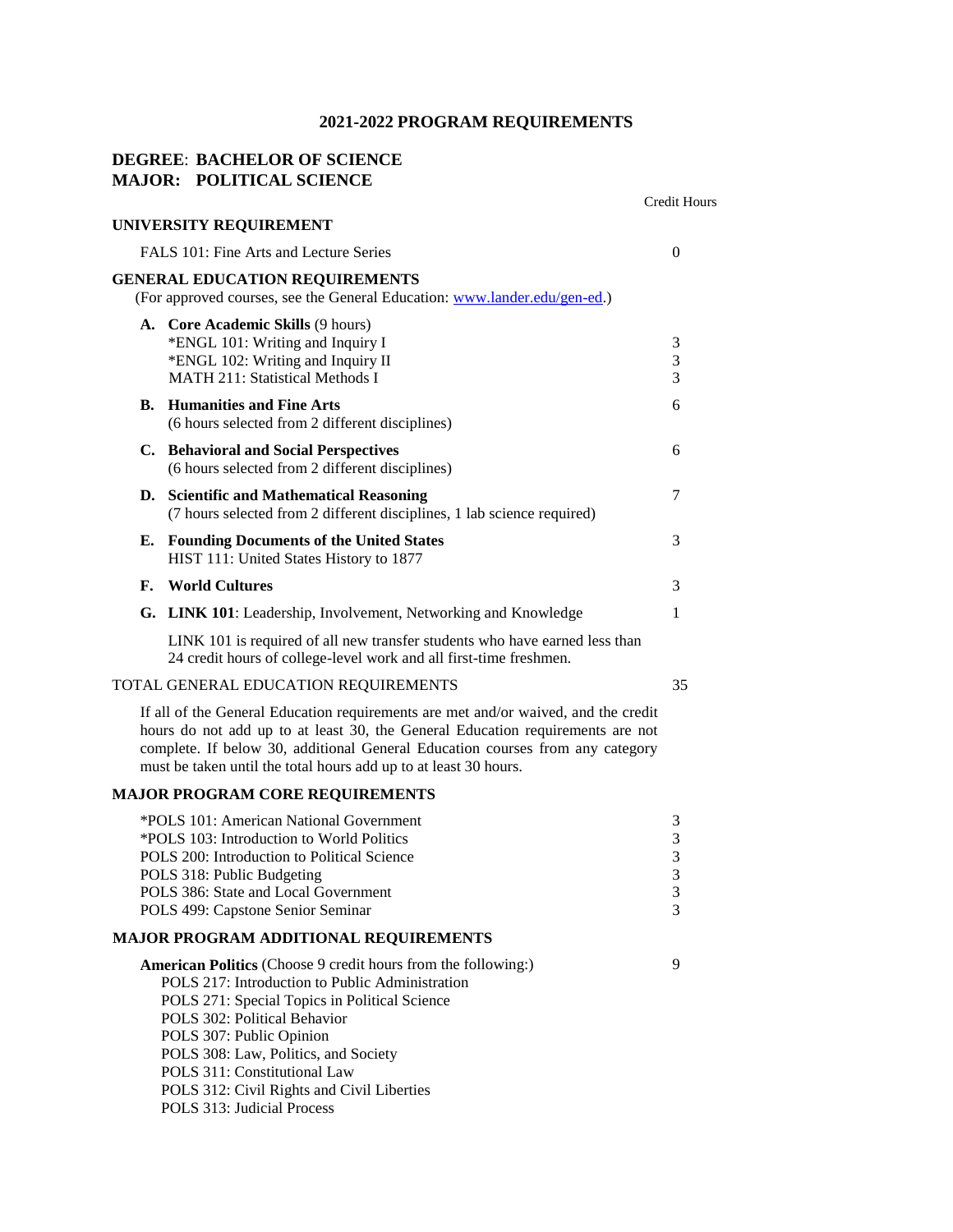POLS 350: Political Psychology POLS 360: Congress and the Presidency POLS 379: Emergency Management POLS 391: Homeland Security POLS 490: Internship

## **International Relations and Comparative Politics**

(INFO 101 is recommended during freshman year)

| 6  |
|----|
|    |
|    |
|    |
|    |
|    |
|    |
|    |
|    |
|    |
|    |
| 33 |
| 52 |
|    |
|    |
|    |

#### TOTAL FOR BS DEGREE 120

\* Students must earn "C" or better.

Coursework must include at least 30 credit hours earned at 300-level or above, of which 12 credit hours must be in the major.

> See 4-year major guides for recommended order in which to take courses [https://www.lander.edu/academics/registrars-office/resources/major-guides.](https://www.lander.edu/academics/registrars-office/resources/major-guides)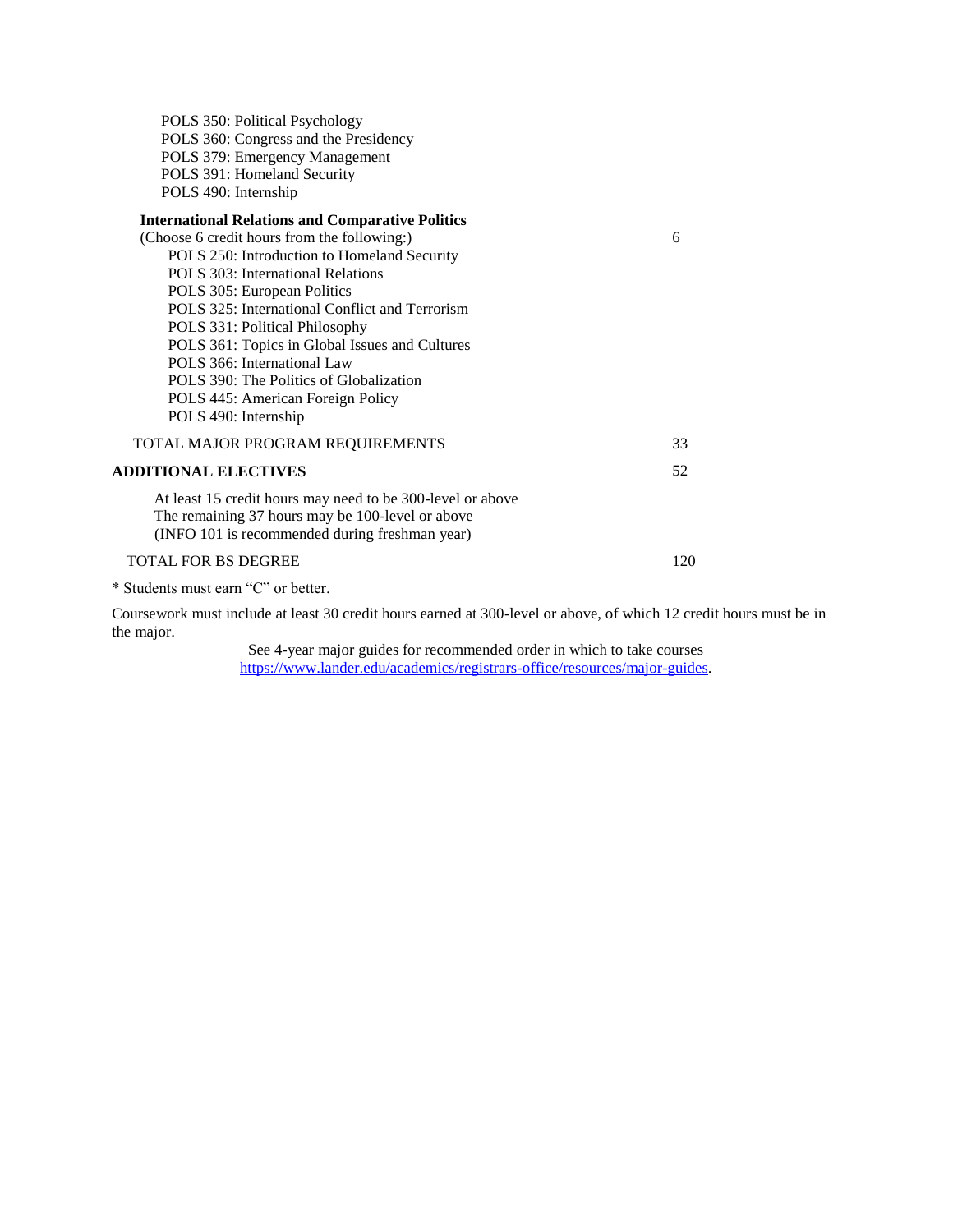### **DEGREE**: **BACHELOR OF SCIENCE MAJOR: POLITICAL SCIENCE EMPHASIS: PUBLIC ADMINISTRATION**

#### **UNIVERSITY REQUIREMENT**

FALS 101: Fine Arts and Lecture Series 0 **GENERAL EDUCATION REQUIREMENTS** (For approved courses, see the General Education: [www.lander.edu/gen-ed.\)](http://www.lander.edu/gen-ed)

Credit Hours

|    | A. Core Academic Skills (9 hours)                                                                                                                |    |
|----|--------------------------------------------------------------------------------------------------------------------------------------------------|----|
|    | *ENGL 101: Writing and Inquiry I                                                                                                                 | 3  |
|    | *ENGL 102: Writing and Inquiry II                                                                                                                | 3  |
|    | <b>MATH 211: Statistical Methods I</b>                                                                                                           | 3  |
|    | <b>B.</b> Humanities and Fine Arts                                                                                                               | 6  |
|    | (6 hours selected from 2 different disciplines)                                                                                                  |    |
|    | C. Behavioral and Social Perspectives                                                                                                            | 6  |
|    | (6 hours selected from 2 different disciplines)                                                                                                  |    |
|    | D. Scientific and Mathematical Reasoning                                                                                                         | 7  |
|    | (7 hours selected from 2 different disciplines, 1 lab science required)                                                                          |    |
|    | <b>E.</b> Founding Documents of the United States                                                                                                | 3  |
|    | HIST 111: United States History to 1877                                                                                                          |    |
| F. | <b>World Cultures</b>                                                                                                                            | 3  |
|    | <b>G.</b> LINK 101: Leadership, Involvement, Networking and Knowledge                                                                            |    |
|    |                                                                                                                                                  |    |
|    | LINK 101 is required of all new transfer students who have earned less than<br>24 credit hours of college-level work and all first-time freshmen |    |
|    | TOTAL GENERAL EDUCATION REQUIREMENTS                                                                                                             | 35 |
|    |                                                                                                                                                  |    |

If all of the General Education requirements are met and/or waived, and the credit hours do not add up to at least 30, the General Education requirements are not complete. If below 30, additional General Education courses from any category must be taken until the total hours add up to at least 30 hours.

#### **MAJOR PROGRAM CORE REQUIREMENTS**

| *POLS 101: American National Government         | 3  |
|-------------------------------------------------|----|
| *POLS 103: Introduction to World Politics       |    |
| POLS 200: Introduction to Political Science     | 3  |
| POLS 318: Public Budgeting                      | 3  |
| POLS 386: State and Local Government            | 3  |
| POLS 499: Capstone Senior Seminar               | 3  |
| MAJOR PROGRAM ADDITIONAL REQUIREMENTS           |    |
| POLS 217: Introduction to Public Administration | 3  |
| Select 12 hours from the following:             | 12 |
| HUS 201: Introduction to Human Services         |    |
| PHIL 302: Ethics                                |    |
| POLS 250: Introduction to Homeland Security     |    |
| POLS 308: Law, Politics, and Society            |    |
| POLS 313: Judicial Process                      |    |
|                                                 |    |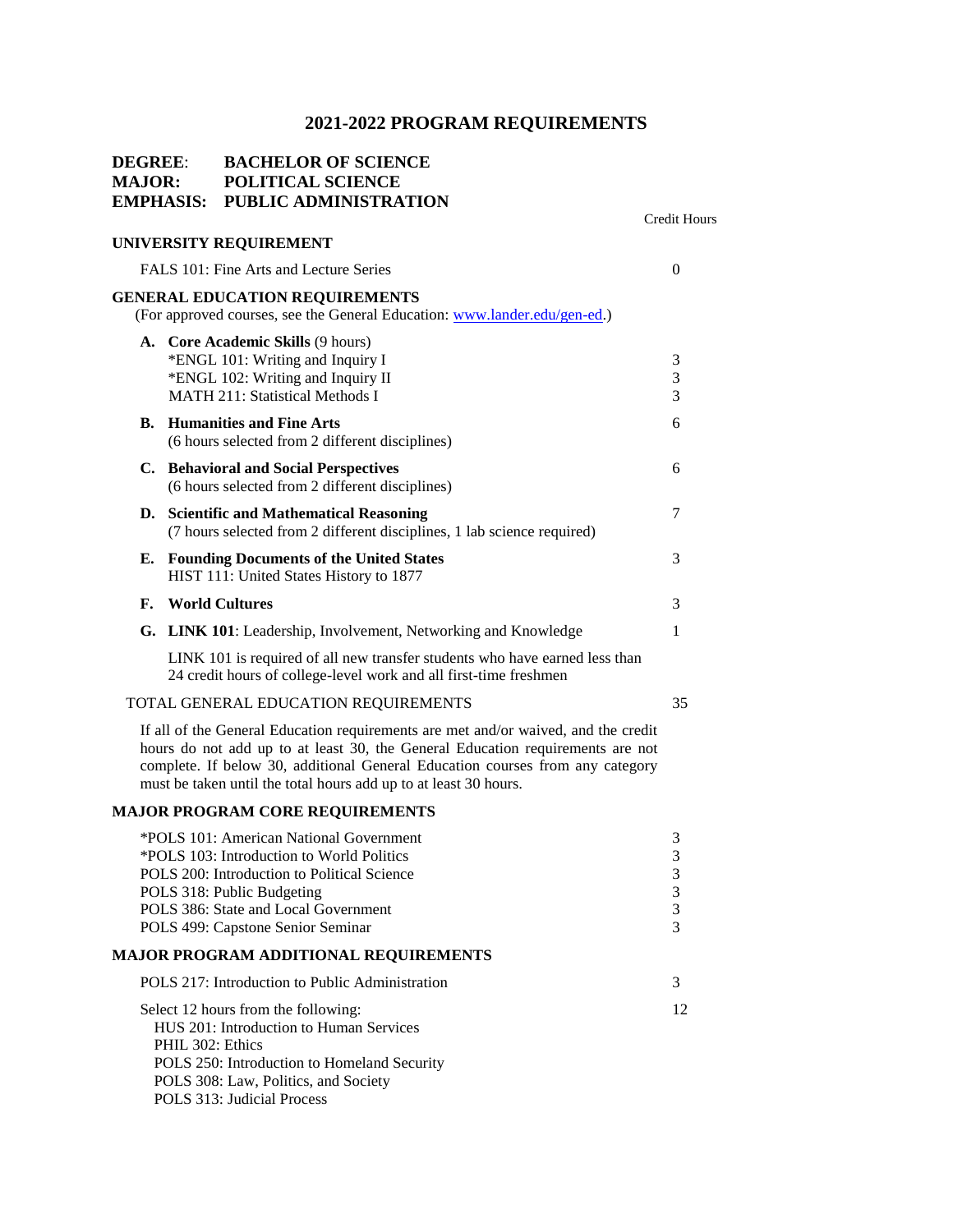| POLS 371: Special Topics in Political Science<br>POLS 379: Emergency Management<br>POLS 391: Homeland Security<br>POLS 490: Internship<br>SOCI 314: Social Welfare Policies and Programs<br>SOCI 315: Non-Profit Organizations |     |
|--------------------------------------------------------------------------------------------------------------------------------------------------------------------------------------------------------------------------------|-----|
| TOTAL MAJOR PROGRAM REQUIREMENTS                                                                                                                                                                                               | 33  |
| <b>ADDITIONAL ELECTIVES</b>                                                                                                                                                                                                    | 52  |
| At least 15 credit hours must be 300-level or above<br>The remaining 37 hours may be 100-level or above<br>(INFO 101 recommended during freshman year)                                                                         |     |
| <b>TOTAL FOR BS DEGREE</b>                                                                                                                                                                                                     | 120 |

\* Students must earn "C" or better.

Coursework must include at least 30 credit hours earned at 300-level or above, of which 12 credit hours must be in the major

See 4-year major guides for recommended order in which to take courses <https://www.lander.edu/academics/registrars-office/resources/major-guides>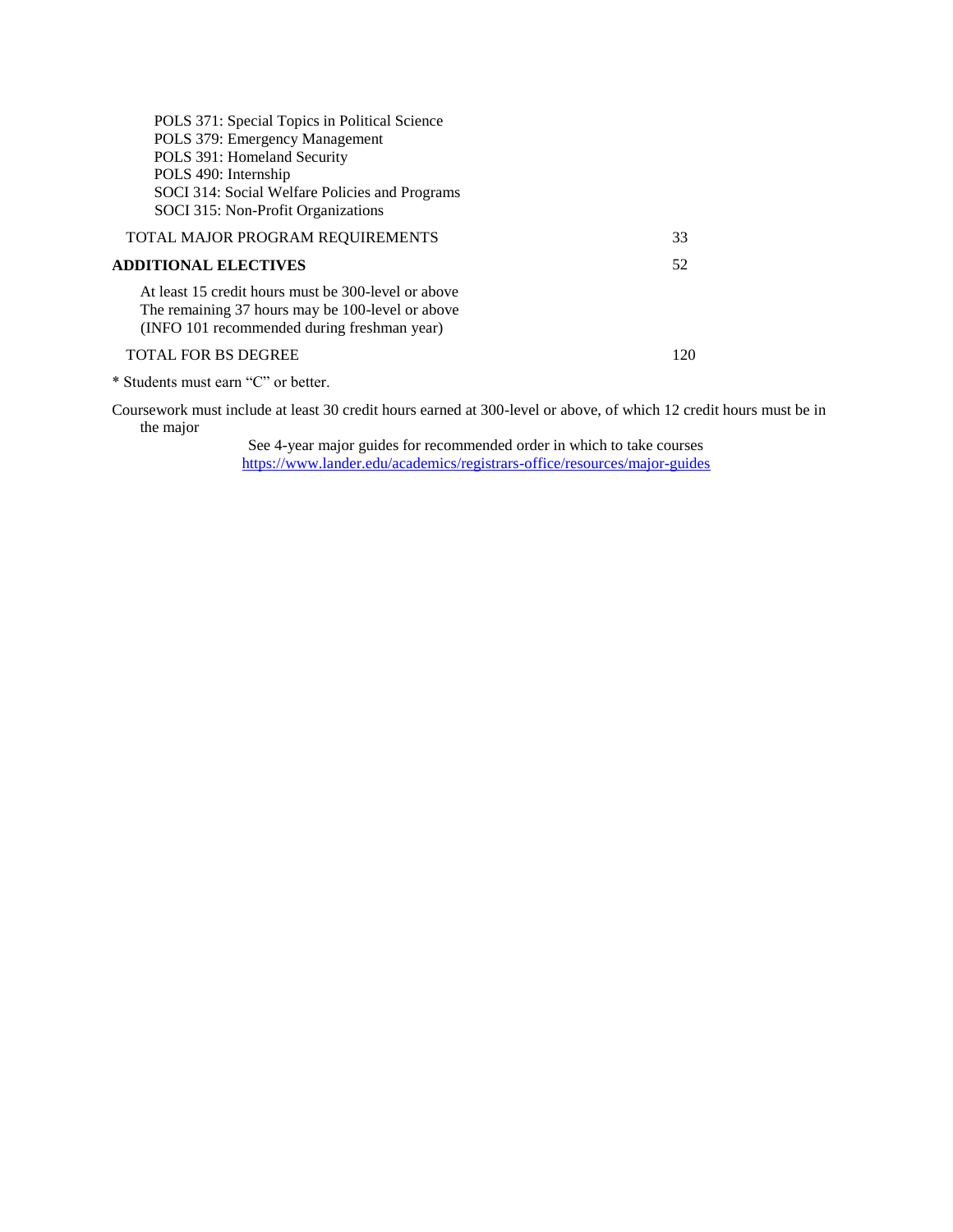#### **Sociology Major**

Sociology is the science of the human condition, the study of society, and the analysis of social relations. While a major in sociology is useful regardless of career choice, Lander's program also prepares students for a variety of more specialized occupational opportunities in fields such as non-profit organizations, social work, corrections, law enforcement, survey research, policy analysis, vocational guidance, counseling, human services, personnel management in industry, and public health.

The program is also designed to help the highly successful student in the pursuit of graduate work, not only in sociology but in allied fields such as anthropology, criminology, law, education, history, social work, political science, public health, journalism, communications, and public administration.

Some students decide to major in sociology as freshmen, while others switch their major to sociology in the midst of their college career. After completing SOCI 101, students will need at least two years of stud*y* to finish their major, as there are several sets of sequence courses. Students minoring in sociology will need at least *one year of study* to finish their coursework.

Undergraduate majors in sociology will:

- 1. demonstrate disciplinary knowledge in the field of sociology,
- 2. demonstrate the ability to think analytically, and
- 3. demonstrate the ability to apply sociological theory.

To ensure competency in the basic sociological skills, a sociology major must earn at least a "C" in SOCI 101, SOCI 202, SOCI 398, and SOCI 399, and have an average GPA of 2.0 in sociology courses taken.

#### **Sociology Minor**

Sociology is an important discipline of study regardless of career choice. It is particularly useful for persons who are considering careers in the fields of human services, social services, and public service but also beneficial for those interested in advertising and marketing. Thus, the study of social groups connects to careers in non-profit organizations, government agencies, and private businesses.

Students not wishing to major in sociology might wish to make it their minor. This minor is not open to a student majoring in sociology.

A minor in sociology consists of 15 credit hours distributed as follows:

| SOCI 101: Introduction to Sociology     |    |
|-----------------------------------------|----|
| SOCI 202: Social Problems               | 3  |
| SOCI 398: Methods of Social Research    | 3  |
| SOCI 399: Sociological Theory           | 3  |
| Sociology Elective (300-level or above) | 3  |
| TOTAL                                   | 15 |

To ensure competency in the basic sociological skills and complete the minor, a student must earn at least a "C" in all courses in this minor. Students must also pass MATH 211 with a "C" or better before enrolling in SOCI 398.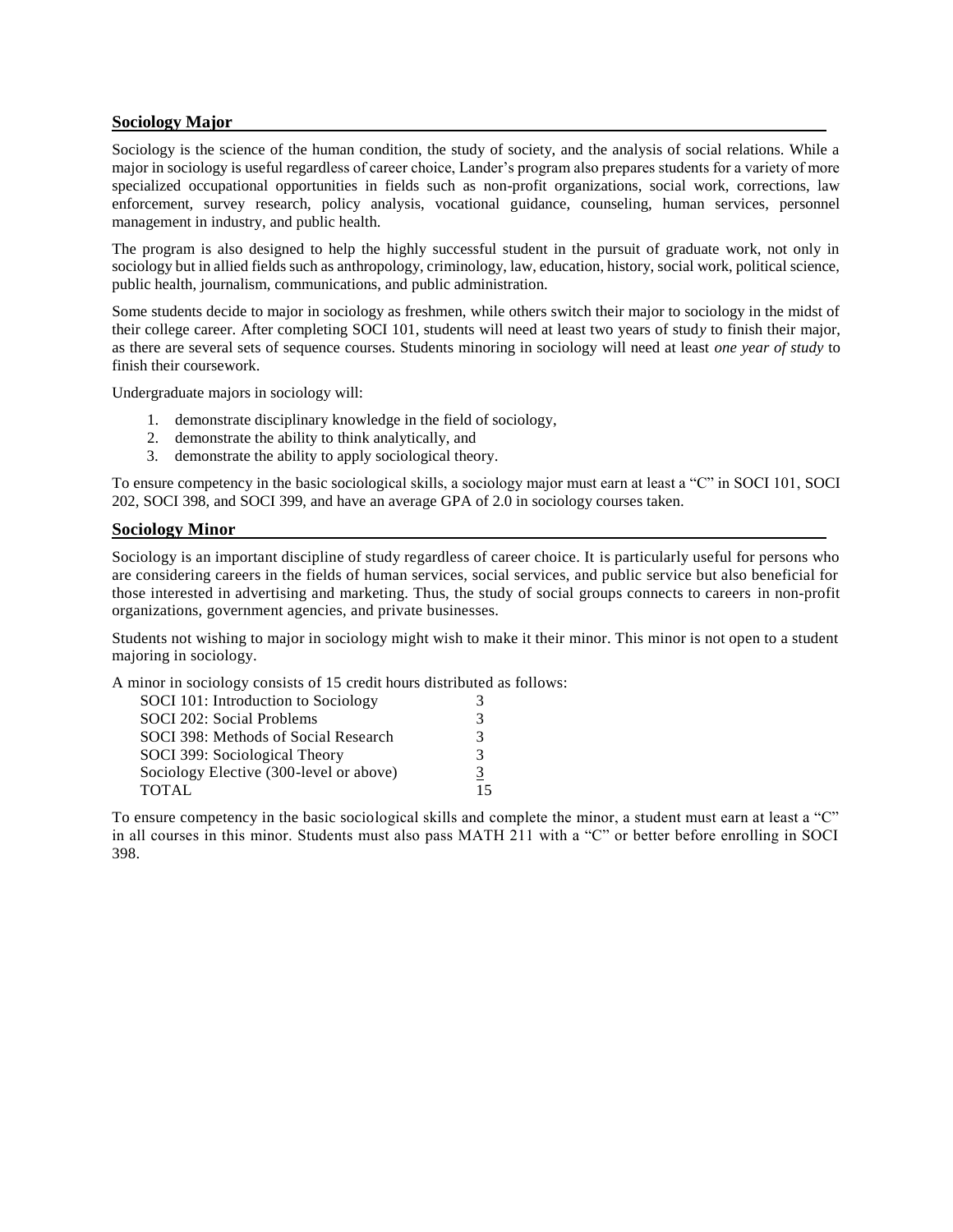### **DEGREE**: **BACHELOR OF SCIENCE MAJOR: SOCIOLOGY**

|    |                                                                                                                                                                                                                                                                                                                           | <b>Credit Hours</b>                                 |
|----|---------------------------------------------------------------------------------------------------------------------------------------------------------------------------------------------------------------------------------------------------------------------------------------------------------------------------|-----------------------------------------------------|
|    | UNIVERSITY REQUIREMENT                                                                                                                                                                                                                                                                                                    |                                                     |
|    | FALS 101: Fine Arts and Lecture Series                                                                                                                                                                                                                                                                                    | $\overline{0}$                                      |
|    | <b>GENERAL EDUCATION REQUIREMENTS</b><br>(For approved courses, see the General Education: www.lander.edu/gen-ed.)                                                                                                                                                                                                        |                                                     |
|    | A. Core Academic Skills (9 hours)<br>ENGL 101: Writing and Inquiry I<br>ENGL 102: Writing and Inquiry II<br><b>MATH 211: Statistical Methods I</b>                                                                                                                                                                        | 3<br>3<br>3                                         |
| В. | <b>Humanities and Fine Arts</b><br>(6 hours selected from 2 different disciplines)                                                                                                                                                                                                                                        | 6                                                   |
| C. | <b>Behavioral and Social Perspectives</b><br>(6 hours selected from 2 different disciplines)                                                                                                                                                                                                                              | 6                                                   |
|    | D. Scientific and Mathematical Reasoning<br>(7 hours selected from 2 different disciplines, 1 lab science required)                                                                                                                                                                                                       | 7                                                   |
| Е. | <b>Founding Documents of the United States</b><br>HIST 111: United States History to 1877 or<br>POLS 101: American National Government                                                                                                                                                                                    | 3                                                   |
| F. | <b>World Cultures</b>                                                                                                                                                                                                                                                                                                     | 3                                                   |
|    | G. LINK 101: Leadership, Involvement, Networking and Knowledge                                                                                                                                                                                                                                                            | 1                                                   |
|    | LINK 101 is required of all new transfer students who have earned less than<br>24 credit hours of college-level work and all first-time freshmen.                                                                                                                                                                         |                                                     |
|    | TOTAL GENERAL EDUCATION REQUIREMENTS                                                                                                                                                                                                                                                                                      | 35                                                  |
|    | If all of the General Education requirements are met and/or waived, and the credit<br>hours do not add up to at least 30, the General Education requirements are not<br>complete. If below 30, additional General Education courses from any category<br>must be taken until the total hours add up to at least 30 hours. |                                                     |
|    | <b>MAJOR PROGRAM CORE REQUIREMENTS</b>                                                                                                                                                                                                                                                                                    |                                                     |
|    | *SOCI 101: Introduction to Sociology<br>*SOCI 202: Social Problems<br>*SOCI 398: Methods of Social Research<br>*SOCI 399: Sociological Theory<br>SOCI 490: Internship<br>SOCI 499: Capstone Senior Seminar                                                                                                                | 3<br>$\mathfrak 3$<br>3<br>$\mathfrak{Z}$<br>3<br>3 |
|    | TOTAL CORE REQUIREMENTS                                                                                                                                                                                                                                                                                                   | 18                                                  |
|    | <b>MAJOR PROGRAM ADDITIONAL REQUIREMENTS</b>                                                                                                                                                                                                                                                                              |                                                     |
|    | Sociology elective<br>Sociology elective<br>Sociology elective<br>300-level or above Sociology elective<br>300-level or above Sociology elective                                                                                                                                                                          | 3<br>3<br>$\mathfrak 3$<br>$\mathfrak{Z}$<br>3      |
|    | TOTAL ADDITIONAL REQUIREMENTS                                                                                                                                                                                                                                                                                             | 15                                                  |